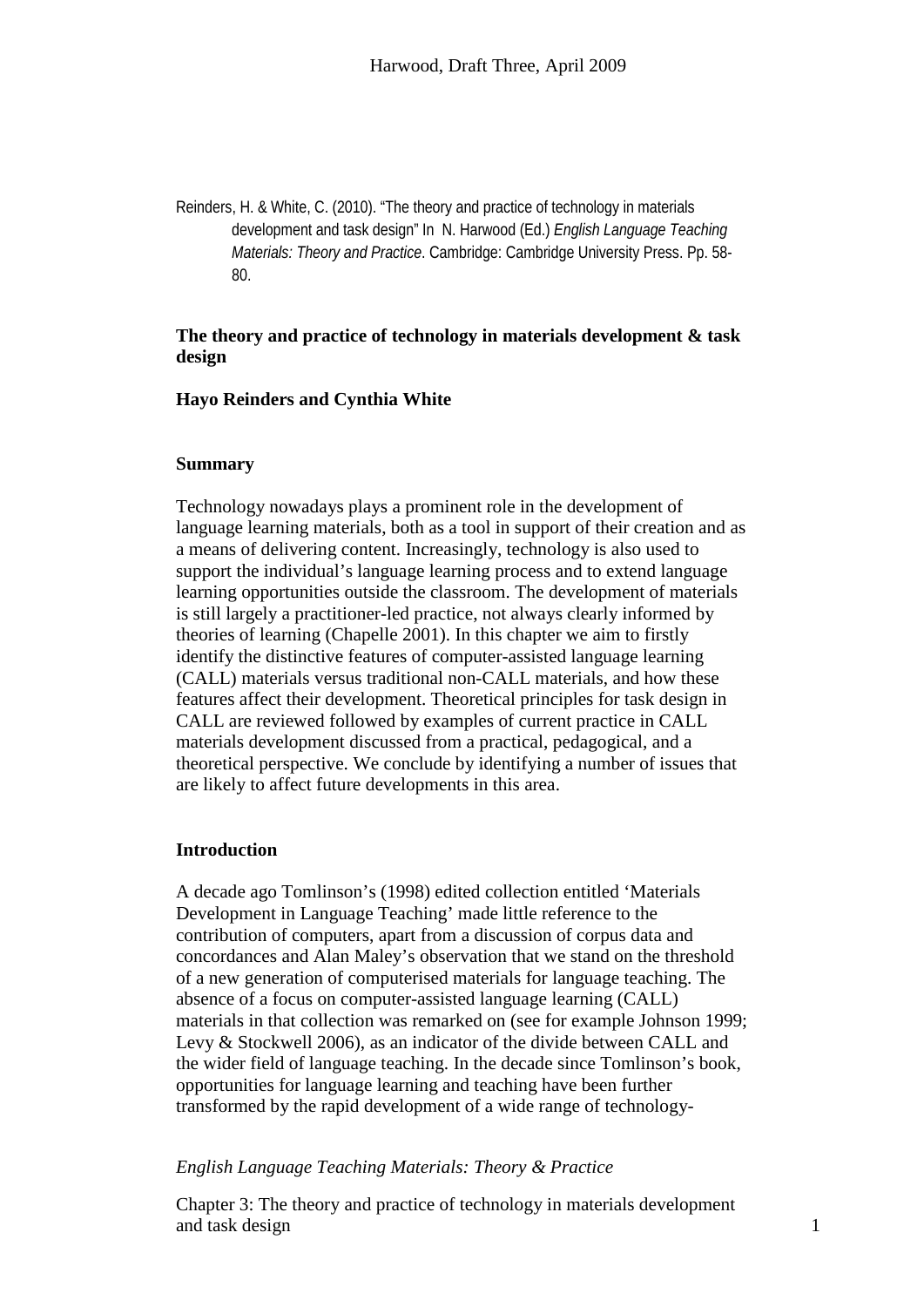mediated resources, materials, tasks and learning environments. The place of these developments in the field of language teaching has been the subject of debate. Coleman (2005), for example, argues that current research and practice in CALL has the potential to enhance our understanding of language learning and teaching, but that it remains in a relatively marginal position. Chapelle (2001) maintains that anyone concerned with language teaching in the 21st century 'needs to grasp the nature of the unique technology-mediated tasks learners can engage in' (p. 2). The key challenge according to Gruba (2004) is to think of ways to construct tasks to make effective use of the vast computer networks available, noting that earlier attempts to migrate classroom-based tasks to online environments have not always been successful, largely due to a poor understanding of task design within the affordances of the new environments. And Levy and Stockwell (2006) propose that CALL can bring important insights such as understanding the language teacher's role as a designer in CALL, not only of materials but of whole learning environments. While innovations in technology and practice have clearly outstripped theory development in technology-mediated language teaching (White 2006), but important contributions have been made to the development of principles for the design of CALL materials which we review in this chapter. But first we need to define what is meant by CALL materials, and explore the central notion of design in technology-mediated language teaching.

## *Technology, Materials and Design in Language Teaching*

CALL materials – that is artefacts produced for language teaching (Levy and Stockwell 2006) – can be taken to include tasks, websites, software, courseware, online courses and virtual learning environments. So clearly language teaching materials conceptualised in this way may include rather more than may be the case for materials conceptualised in face-to-face classroom settings. However, Levy and Stockwell identify earlier precedents for this view, drawing on the work of Breen, Candlin and Waters (1979) who distinguish between *content* materials as sources of information and data and *process* materials which act as frameworks within which learners can use their communicative abilities. CALL products then encompass both content and process dimensions of materials. While CALL materials can be seen as sharing many of the features of non-CALL materials, they also have a number of unique features largely due to the materiality of the medium. We review these features in the next section, but first consider the concept of design.

The centrality of design to the theory and practice of CALL identified by Levy (1997, 1999, 2002) has emerged as a recurrent theme in the literature on technology-mediated language teaching (Salaberry 2001, Gonzalez-Lloret 2003, Gruba 2004, Yutdhana 2005, Wang 2006, Hampel 2006,

# *English Language Teaching Materials: Theory & Practice*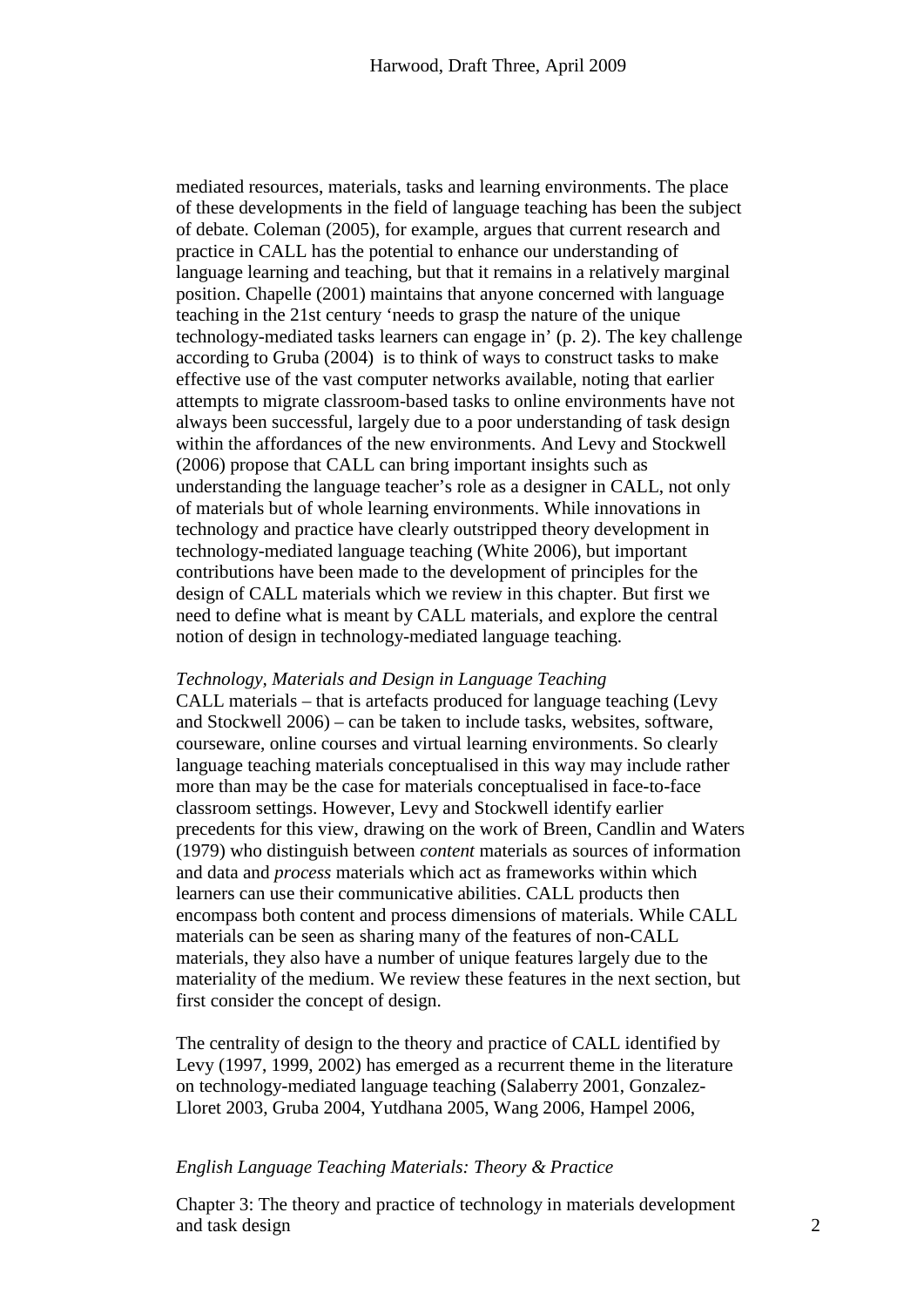Rosell-Aguilar 2005). Levy and Stockwell note that design – including for example, materials design, screen design, task design and software design – 'enters into the discourse of CALL in many forms and at a variety of levels, from the scale of an institution down to the level of an exercise' (p. 10). Furthermore, the design process is extremely complex, endeavouring to draw on elements of theory, research and practice in an optimal way given the affordances of particular technologies and the opportunities and constraints of individual contexts, not the least of which are the needs and resources of teachers and learners. As such, design procedures and practices have been closely examined.

A number of principled theoretical approaches to design have been proposed in CALL and are reviewed later in the chapter but the challenge remains one of closing the distance and bridging the gap between theory and practice. The nature of the gap and the relationship between theory and practice of design in CALL is also the subject of much debate. Levy (1997) argues that requiring CALL instructional design to be theory-driven is unnecessarily restrictive, noting too that many of the theories suggested for CALL have been created and applied in non-CALL contexts; rather, what matters is the fit between the capabilities of technology and the demands of the learning objective. Following Richards and Rodgers (1986) it is argued that the design of pedagogical activities may begin at any of their three levels: theoretical approach, pedagogical design, or teaching procedure. More recently, Hampel (2006) has applied the framework to computermediated communication (CMC) and online tasks, presenting a non-linear, non-hierarchical three-level model for task development in virtual classrooms, represented in Lamy and Hampel (2007: 71) as follows:

| Approach  | Scrutinising theoretical frameworks and concepts for<br>their ability to inform task design appropriately (e.g.<br>ensuring that cognitive theories inform conversation-<br>based tasks or that community building concepts<br>inform simulation tasks).                                |
|-----------|-----------------------------------------------------------------------------------------------------------------------------------------------------------------------------------------------------------------------------------------------------------------------------------------|
| Design    | Examining the triangular relationship between task<br>type, tutor or student role and the affordances of the<br>medium based on its materiality. For example what<br>can we say about the effectiveness of tasks designed<br>for audiographic versus videoconferencing<br>environments? |
| Procedure | Thinking about how tasks can be orchestrated in the<br>virtual classroom in order to foster interaction<br>between learners and improve their communicative                                                                                                                             |

## *English Language Teaching Materials: Theory & Practice*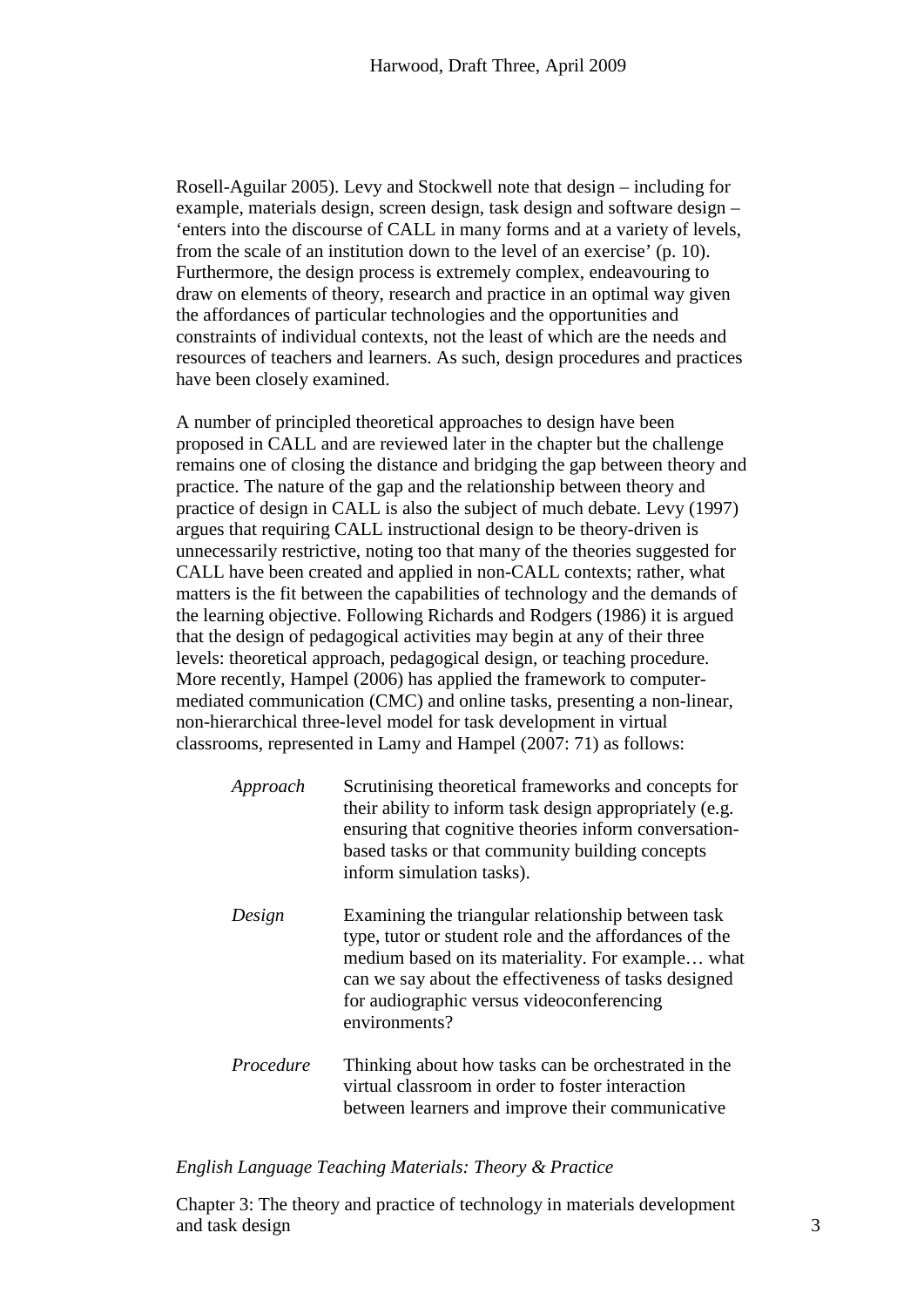competence; taking account of research to ensure more frequent participation, release more control to the students, enable collaborative work and a problem-solving approach, and negotiate certain pitfalls (e.g. issues of power online).

The model is intended to represent dynamic, iterative processes of design and implementation, with each stage exerting an influence on the development and progression of other stages, and cyclical relationships between the stages. A key point here is that design and development processes for technology in language teaching have diverse points of departure, with a broad concern for the relationship between theory, research – including teacher research – and practice, and include matching the affordances of the technologies with the complexities of the teaching context in a pedagogically optimal way.

# **The distinctive features of CALL materials**

CALL materials are similar in many ways to traditional materials in that they function as tools in aiding the development of L2 acquisition and are therefore subject to the same pedagogical affordances and constraints. Nonetheless, CALL materials do have certain features which allow educators to draw on potential affordances and deal with constraints in different ways. Many discussions of new software or CALL in general point out advantages of their use. Summarising some of these in relation to 'new' technologies such as peer-to-peer networking, gaming and messaging, Godwin-Jones (2005) suggests that CALL materials 1) help develop computer literacy (which some have pointed out creates a circular argument), 2) help develop communicative skills, 3) help with community building, 4) identity creation, 5) collaborative learning, and 6) mentoring. Although none of these are specific to language learning *per se*, they help facilitate using and learning the social aspects of language or aid learning indirectly.

Zhao (2005) suggests several advantages that are more directly related to language learning and teaching. According to Zhao, CALL materials help by 1) enhancing access efficiency through digital multimedia technologies, 2) enhancing authenticity using video and the internet, 3) enhancing comprehensibility through learner control and multimedia annotations, 4) providing opportunities for communication (through interactions with the computer and through interactions with remote audiences through the computer), 5) by providing feedback, 6) by offering computer-based grammar checkers and spell checkers, 7) through automatic speech recognition technology, and 8) tracking and analysing student errors and

# *English Language Teaching Materials: Theory & Practice*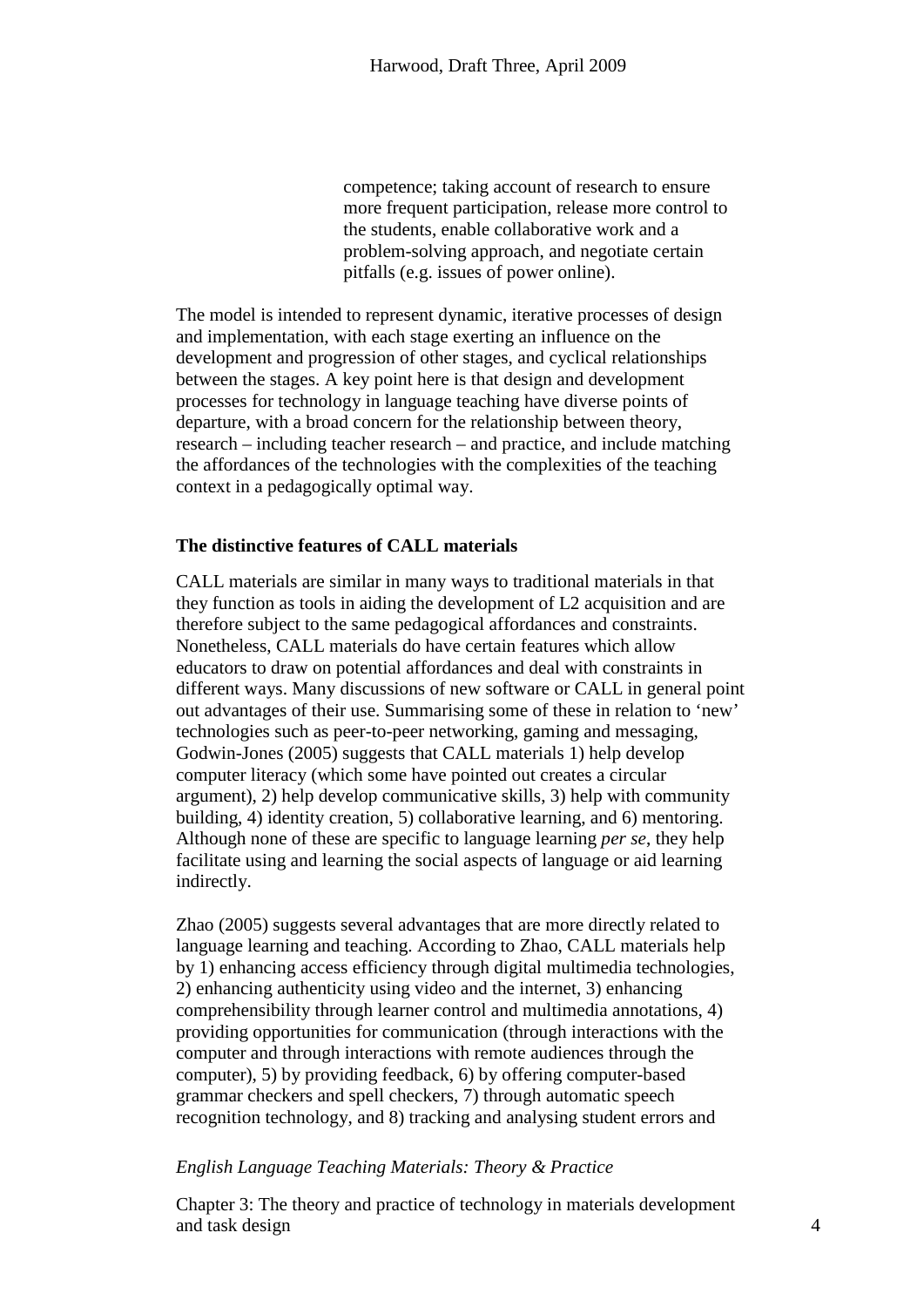behaviours. Although this list combines technical (e.g. 'speech recognition') and pedagogical advantages (e.g. 'authenticity'), it is clear that there is a broad range of potential areas where CALL materials can make a contribution. Below we offer an alternative selection, divided into organisational and pedagogical advantages.

## **Organisational advantages of CALL materials**

## *Access*

CALL materials can be offered to learners independent of time and place. This is a frequently cited advantage especially in relation to internet-based materials. For materials developers this means opportunities to provide materials to learners for use outside the classroom and to learners who are otherwise unable to attend classes. Although this has offered many practical opportunities, it is not yet clear what the effects of access to materials are on second language acquisition. Recent studies have especially shown the importance of support where learners access materials without the direct intervention of a teacher, whether in a self-access context (Reinders 2005; Ulitsky 2000), or in distance education (Hampel 2006; Wang 2007; White 2006). Without such support, learners tend to use fewer or inefficient learning strategies, motivation levels tend to be low, and dropout rates high.

Recent studies in Mobile-Assisted Language Learning (MALL) offer a similar picture. Thornton and Houser (2005; see also Levy & Kennedy 2005) offered a vocabulary learning programme based on principles of distributed learning. Text messages were used to present vocabulary items along with regular options for review. They found that the participants in their study did not necessarily access materials more often than when they did not have mobile access. At this point it is not yet clear what the effects of 'anytime/anywhere' material access are on second language behaviour and acquisition.

*Storage and retrieval of learning behaviour records and outcomes* Learner progress and test results can be stored electronically (and potentially automatically) and retrieved at any time, which is not only an organisational benefit for teachers and administrators but also potentially a pedagogical benefit for students. And recently considerable progress has been made in the area of automatic essay scoring and evaluation (see for example Warschauer & Ware, 2006).

## *Sharing and recycling of materials*

CALL materials can easily be shared and updated. For materials developers, learning *objects* that meet certain international standards such as the

# *English Language Teaching Materials: Theory & Practice*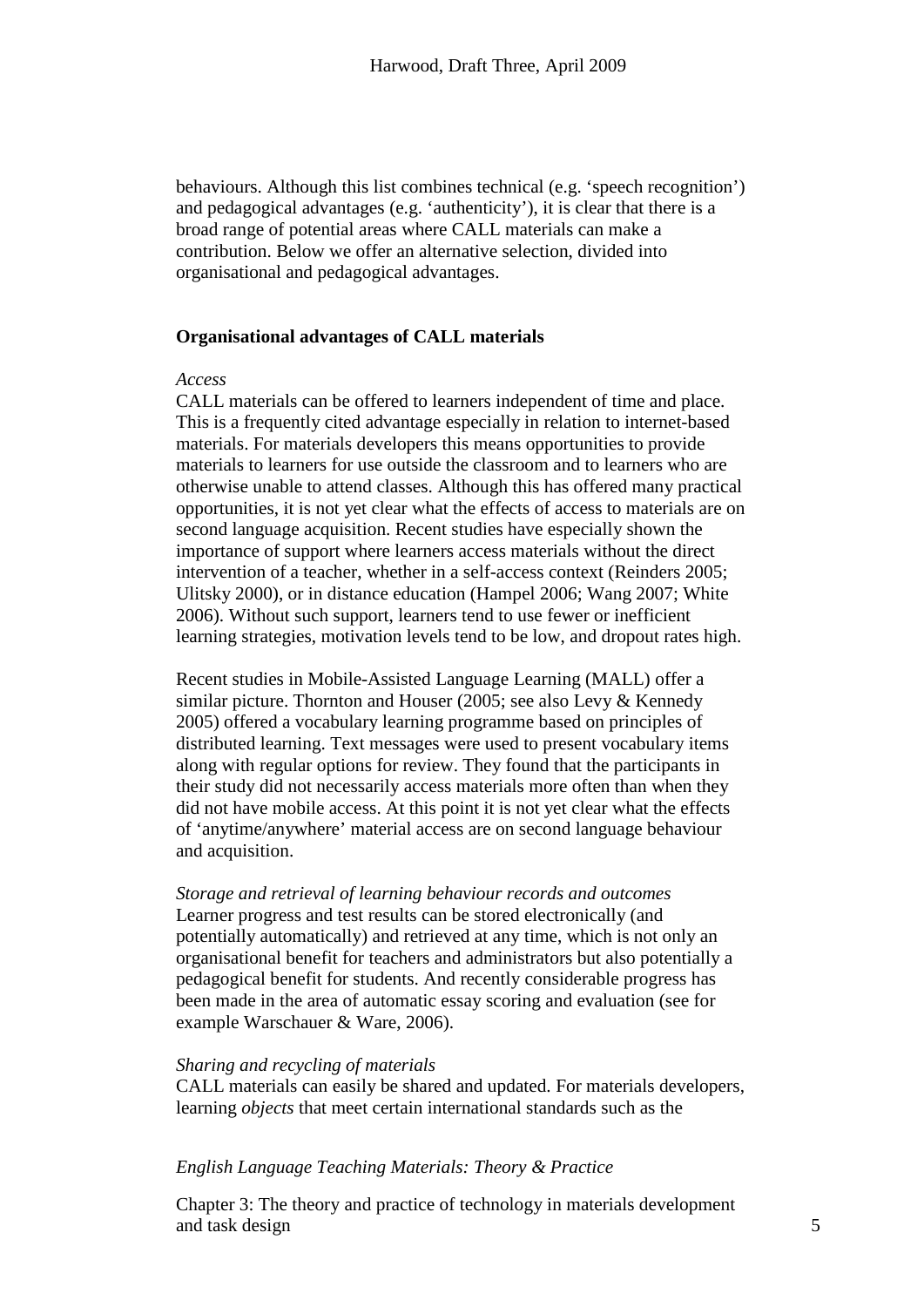shareable courseware object reference model (SCORM; http://www.adlnet.gov/scorm/index.aspx), are interoperable and can reduce development time as they can be employed in different contexts. Changes to online resources are immediately available to users and learners can thus be given new materials without having to return to class.

# *Cost efficiency*

CALL materials are sometimes said to result in cost reduction, for example by providing learners with electronic instead of print materials or by having students study independently rather than with a teacher. However, the provision of hardware and software and their maintenance has proven costly. Also, as mentioned above, learners need considerable guidance and a reduction in staffing has not always proven possible. In future, mobileassisted language learning may reduce the need to provide dedicated facilities and thus reduce associated costs. Text messaging, for example, is already being used as a cost-effective way to bypass unavailable or unreliable infrastructure in developing countries to deliver education (cf. www.kiwanja.net). Increasing interoperability of technologies and the use of *open source* technologies and content may also make it possible to reduce the overall costs of developing language learning materials.

# **Pedagogical advantages of CALL materials**

#### *Authenticity*

There are two parts to this potential advantage: CALL materials aid in the development of more authentic materials (computer-based or not) by allowing the selection of content based on actual language use. Examples are the application of corpora in the creation of dictionaries and to inform the selection of content for textbooks. In addition, corpora are being used with learners in the language classroom, amongst others, to promote learning by discovery and as a type of consciousness-raising activity (cf. Aston, Bernardini and Stewart 2004).

The second advantage is said to be that CALL materials resemble the types of resources especially younger learners use in everyday life. The use of educational games is an example of ways in which materials developers have attempted to mimic learners' out-of-class activities. Computer games have been shown to be potentially beneficial to learning and literacy development. Gee (2003) identified 36 learning principles in the games he investigated. An example of these is the 'active, critical learning principle'. This stipulates that 'all aspects of the learning environment (including the ways in which the semiotic domain is designed and presented) are set up to encourage active and critical, not passive, learning.' In other words,

# *English Language Teaching Materials: Theory & Practice*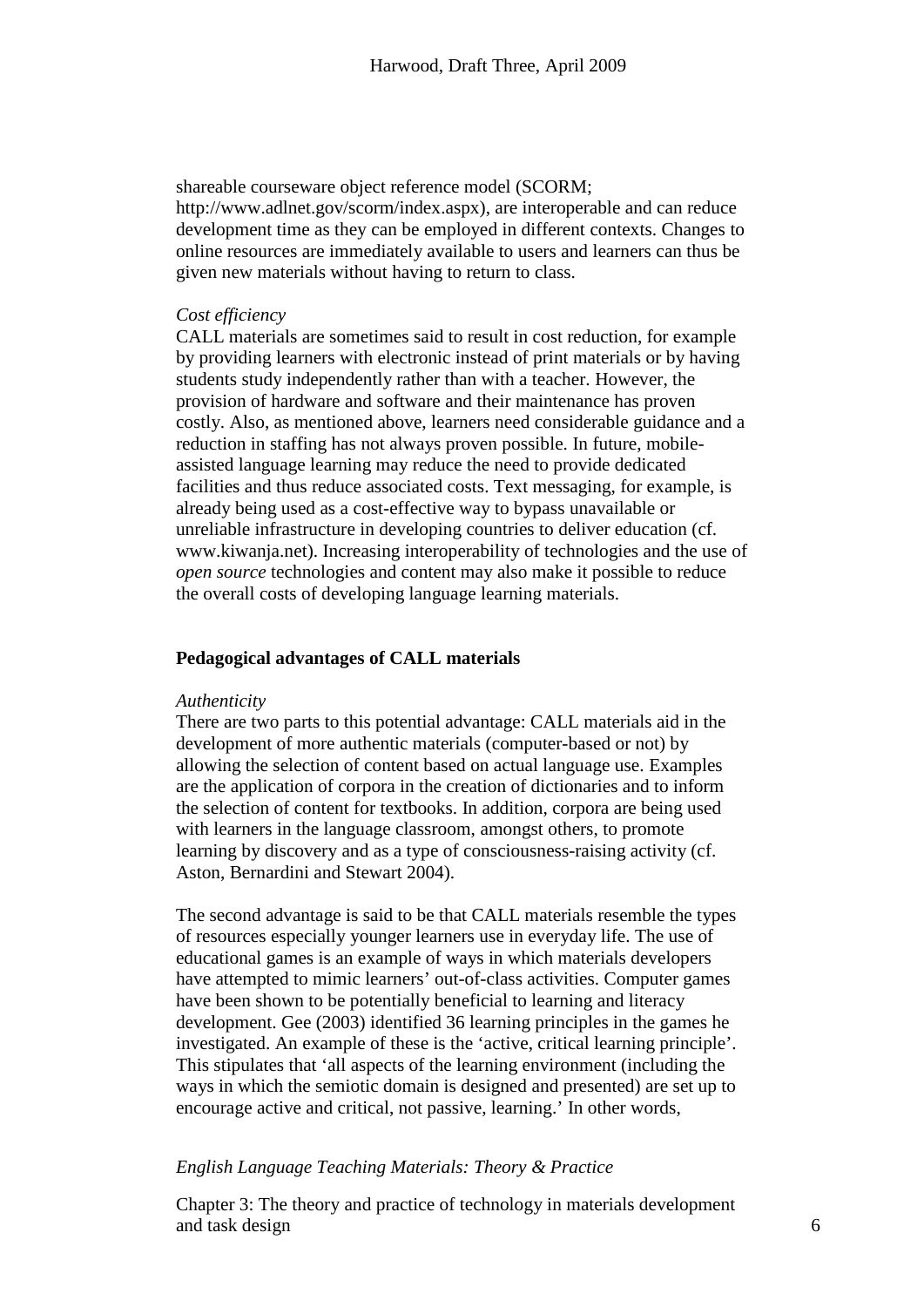computer games engage learners and get them involved in the tasks at hand. A second principle is the 'regime of competence principle' where 'the learner gets ample opportunity to operate within, but at the outer edge of, his or her resources, so that at those points things are felt as challenging but not "undoable." Despite their potential, early attempts at designing games for language learning have not been entirely successful. One reason for this is that developers have not yet adapted to the (open and interactive) characteristics of the game environment but instead have attempted to copy existing content into a game (Prensky 2001).

Perhaps more important is the claim that the use of computers can help learners engage in inherently more authentic forms of language use, for example through a language exchange, where two or more students with different language backgrounds communicate in each language for some of the time, or through a webquest, where learners have to interact with authentic materials. This claim raises similar questions as with traditional materials: what is our definition of 'authentic'? Are authentic materials always necessarily better than non-authentic materials? And if the answer is no, then what would be the ideal balance? Claims that CALL materials are 'authentic' are only useful to the extent that this concept is operationalised and has been shown to be beneficial to learning.

## *Interaction*

A major advantage of CALL materials is said to be that they facilitate interaction and language *use*. Chapelle (2005) refers to 'interaction' as 'any two-way exchanges'. This can be between two people, or between a person and the computer, as well as within the person's mind.

Swain's output hypothesis (2005) claims that by producing the language, learners can become aware of gaps in their interlanguage, and others (e.g. N. Ellis 1996) have argued that language production can act as a form of practice, thereby strengthening existing connections in the mind. Sociocultural theory emphasises the importance of interaction in a meaningful context (Lantolf 2000) and various popular CALL programmes aim to create this context and opportunities for language use through email or chat communication, or through language exchanges between learners (where a learner with a specific L1 is partnered with someone who wants to learn that language as a second language). Some researchers, however, have pointed out that the comprehensible input from the interaction alone is not sufficient to result in the development of accuracy and that some type of attention to form is necessary. In computer-mediated communication (CMC), materials and instructions would thus have to include some direction as to what learners are expected to do and what aspects of the language they are required to use.

# *English Language Teaching Materials: Theory & Practice*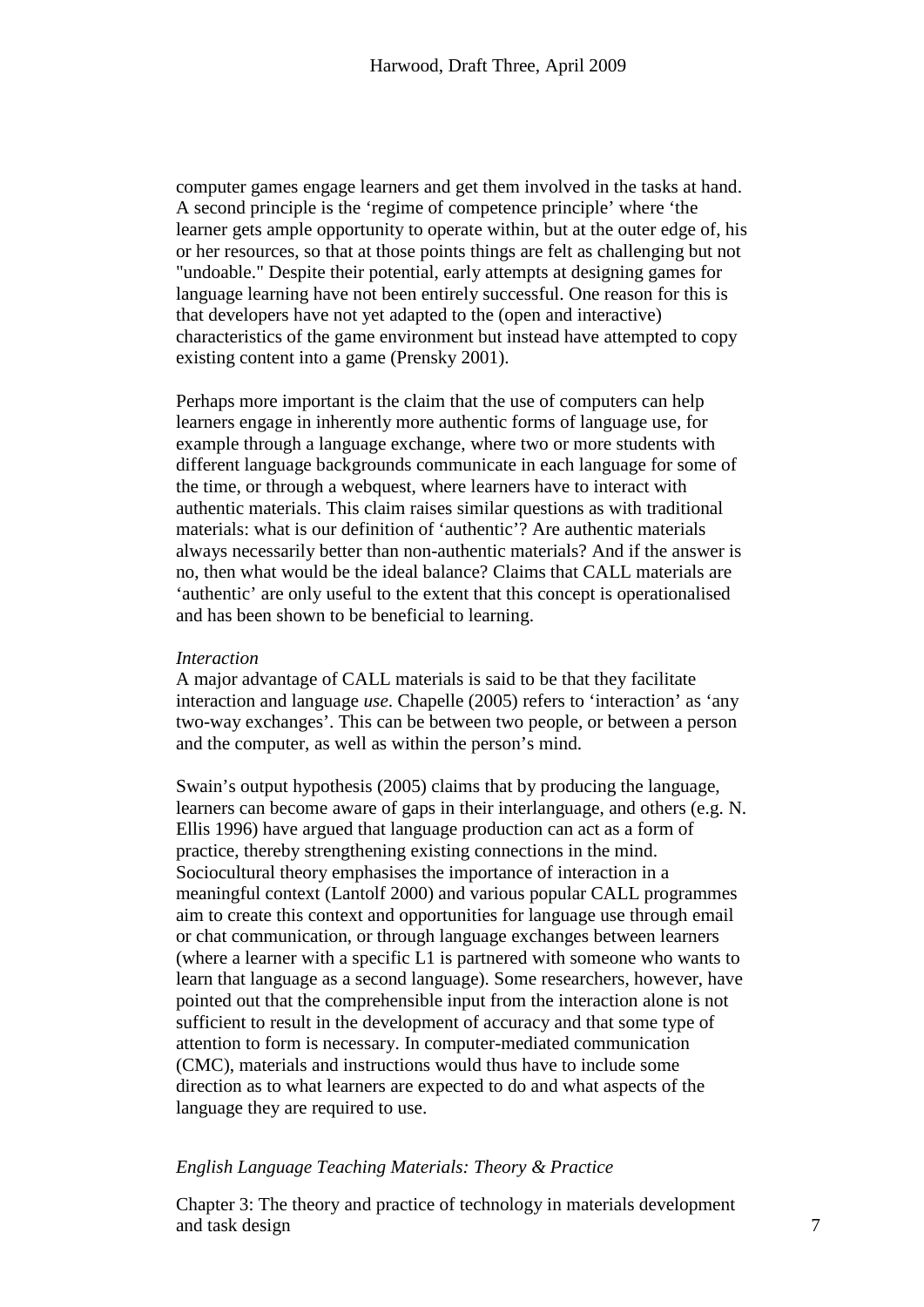The accompanying instructions can affect whether the interaction focuses predominantly on meaning, on form, or on both. In a study of the effects of peer-feedback in online communication, Ware & O'Dowd (2008) assigned students to either an e-tutoring group (where they were asked to correct their partners' mistakes), or an e-partnering group (where they were not asked to do so). Even though participants in the e-tutoring group provided more corrections, it was clear that many participants were not well-equipped to provide feedback:

We speculate that, from a student's perspective, online exchanges are likely "forward-oriented" toward the next message containing new information, unlike, perhaps, teacher-directed class assignments that can be iterative products that are revised multiple times for accuracy (and a grade). Therefore, we would suggest that teachers structure carefully sequenced tasks so that they build on the previous interaction. (p. 54)

### *Situated learning*

Above, mention has already been made of the importance of providing learners with the opportunity to use the language in a socioculturally meaningful context. Mobile technologies may make it easier to provide materials and support tailored to a particular situation. Ogata & Yano (2004), for example, developed a system that used PDAs to provide information on which Japanese forms of address to use in which situations. As participants moved from room (situation) to room, and from interlocutor (more status) to interlocutor (less status), the information changed. Developing materials for such situations requires knowledge of the entire domain (participants, situations, language used) and may be prove to very challenging, unless learners can actively tap into a larger database or access support from teachers when faced with difficulties in using the language. A more open-ended and somewhat less ambitious approach was used by Reinders (2007b, Reinders & Lewis forthcoming) who created exercises for use on Ipods and gave students tasks to complete for which they had to go out, talk to people, find and share information, and answer questions. The ability to have access to guidance and support, to record progress (using a microphone plugged into the Ipod), and to complete real-world activities with other learners, seemed to have a positive effect on students' motivation and their ability to speak. However, more research is needed to investigate how situated language learning can be structured and its effects on language acquisition.

# *Multimedia*

# *English Language Teaching Materials: Theory & Practice*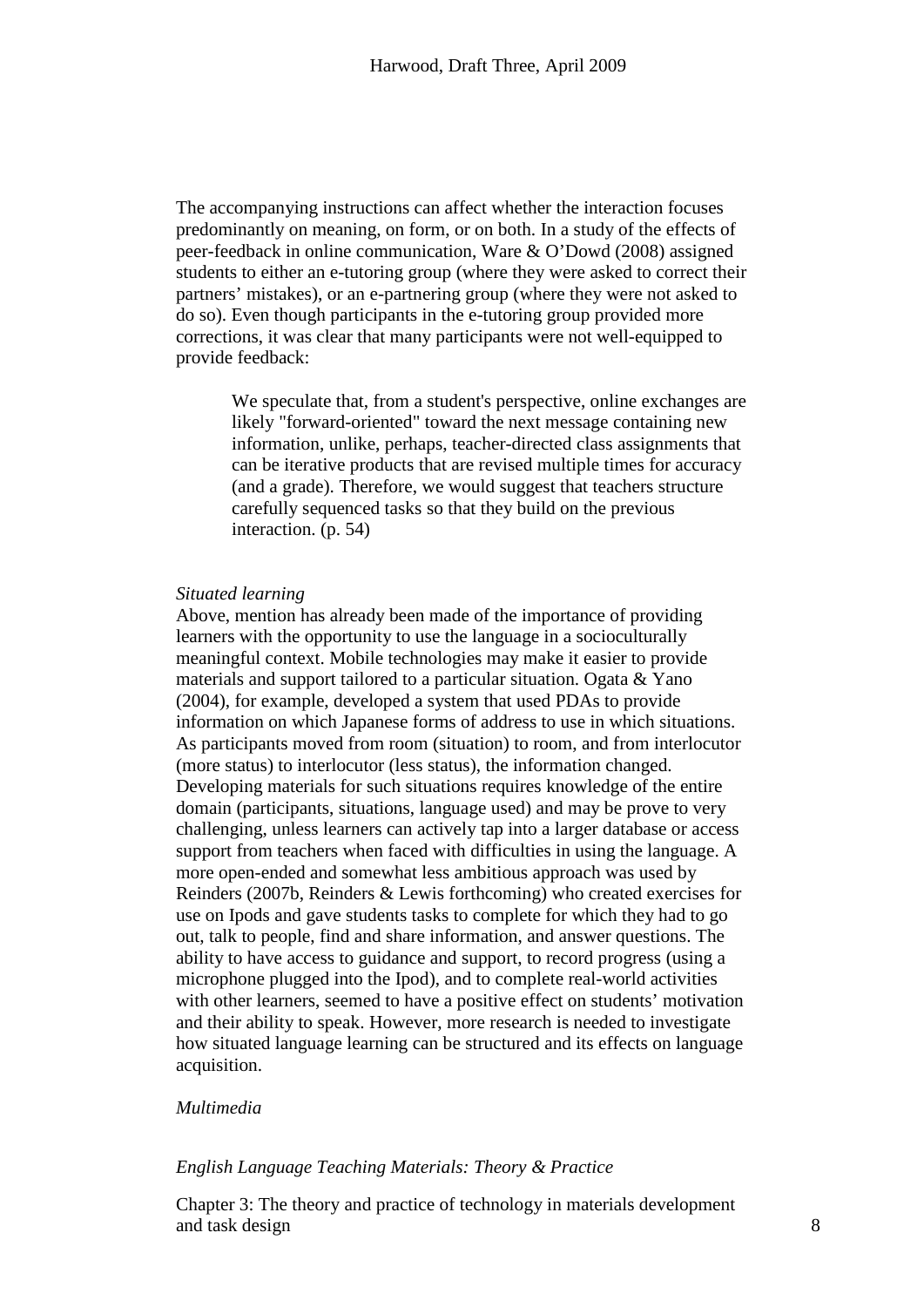The ability to integrate different modes of presentation is an improvement over traditional materials. Different modalities have been shown to result in vastly different processing on the part of the learner (Leow 1995) and the ability for the teacher to 'repackage' materials to emphasise one modality over the other can be of benefit. Learners too, can choose on the basis of their preferences or to request more help (for example by turning on or off the subtitles on a DVD). The ability to use multimedia thus results in an enriched learning environment. Simulations are an example of a multimodal environment that have the potential to mimic real-world processes. In practice, however, CALL simulations have been built on very specific domains and are therefore limited in scope. This is largely because of technical challenges.

## *New types of activities*

CALL materials can include activities that are difficult or impossible to achieve using other learning materials, such as moving objects across the screen (matching), recording one's voice etc. Of course, the effects of each of these activity types needs to be investigated for what it aims to measure or teach, and this has not always been the case.

#### *Feedback*

Immediate feedback is possible, dependent on the user's input and a whole range of other factors (past input, timing). Different forms of feedback are possible, such as those using sound, movement, text etc or a combination of them. Also, it is possible to implement forms of feedback such as modeling, coaching and scaffolding that are hard or impossible to implement in traditional learning environments. Natural language processing and parserbased CALL can potentially provide feedback based on participants' prior language learning progress and their specific needs (Heift and Schulze 2007).

#### *Non-linearity*

A long-recognised benefit of hypermedia is its ability to display information non-linearly and for students to access information as and how they want to, rather than in a predetermined sequence. This is a benefit only insofar as students know how to find the information they need and have strategies to learn with hypermedia. Of course, and first and foremost, this is also only an advantage insofar as the quality of linked resources is sufficiently high.

#### *Monitoring and recording of learning behaviour and progress*

CALL programmes can record and monitor learners' behaviour and progress and dynamically alter input, or make suggestions to the learner. They can also compare learners' progress with their own goals and other learners' (Reinders 2007b). The records can be made accessible to the

# *English Language Teaching Materials: Theory & Practice*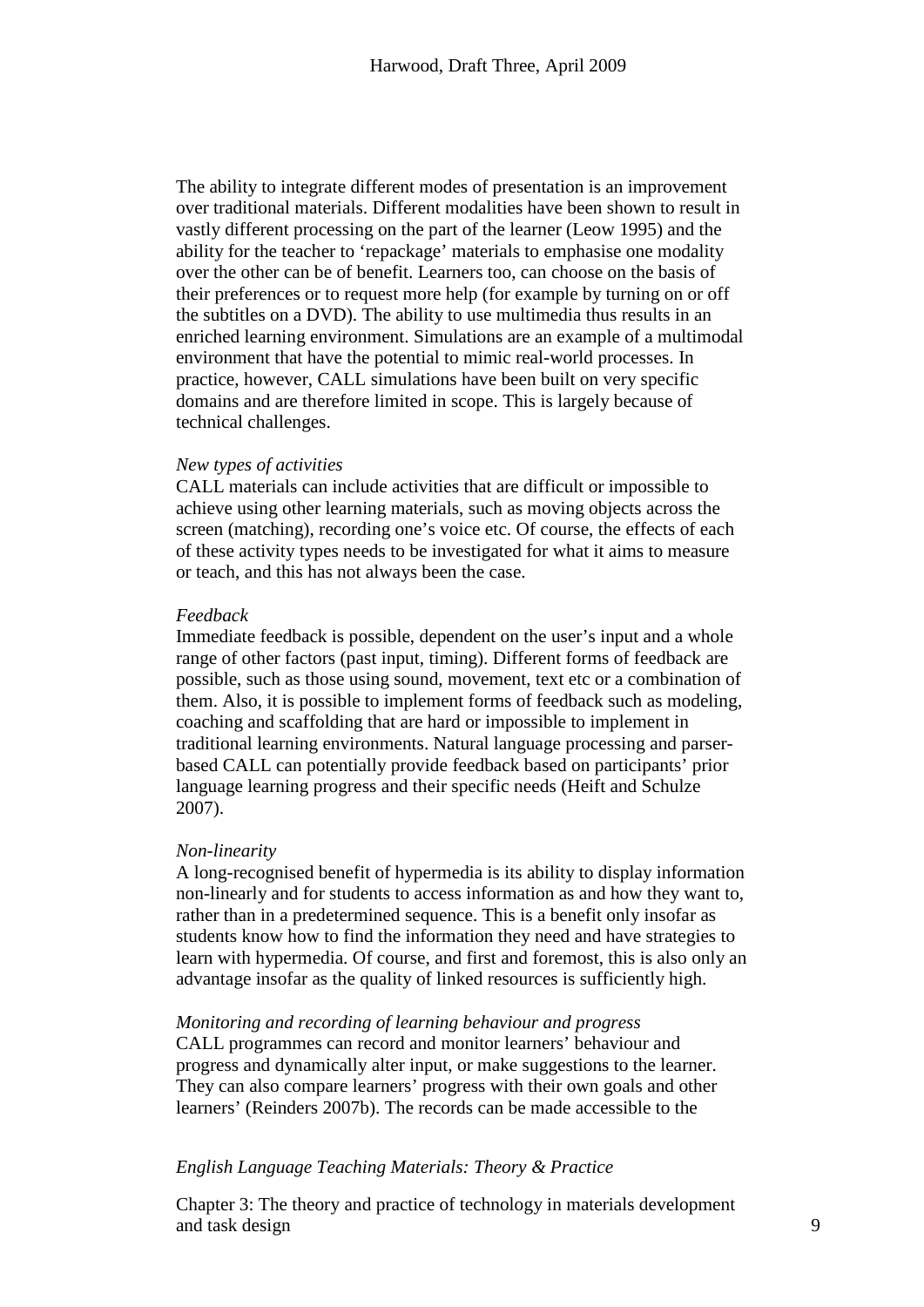student to encourage reflection on the learning process. Part of the rationale behind initiatives such as the European Union's e-portfolio project, that encourage the keeping of personal records to support ongoing study and planning, is to develop learners' metacognitive awareness and to engage their metacognitive strategies. Metacognitive awareness helps learners to prioritise their learning and helps learners select the most appropriate study plan and learning strategies. This, in turn, gives learners a sense of control over their learning and may help them to self-motivate (Ushioda 1996). Metacognitive strategies also help learners develop autonomy by allowing them to self-monitor and self-assess. In practice, however, it has proven to be particularly difficult to encourage learners to keep records or to plan their learning. Reinders (2006) found, for example, that many learners did not respond to computer prompts to create or revise learning plans and concluded that more training and staff intervention was necessary.

# *Control*

As an extension of monitoring, learners potentially have more control over how they use CALL materials as they can often be accessed randomly or adapted to suit individual needs in level of difficulty of the input or in the amount of support available (e.g. with or without glossaries, spell checkers, etc).

## *Empowerment*

An important benefit of the characteristics of CALL materials discussed above is that together they have the potential to *empower* learners by offering easier access to materials, greater control to learners, and more opportunities for the development of metacognitive skills and learner autonomy (cf. Shetzer & Warschauer 2000). At the same time, people have worried about the 'digital divide' or the potential for new technologies to leave disadvantaged groups even further behind. On the other hand, people (including we) have argued that technology can actually help close that gap and numerous examples exist of the technology bringing access to resources and opportunities that before did not exist, especially in the area of mobile technology (see also Warschauer 2004).

#### *Conclusion*

Many differences exist between CALL and traditional materials, however, the above brief review makes it clear that whether or not these differences translate into improved learning and teaching depends entirely on how the technology is implemented. It is also clear from the above that considerably more research is needed to establish how the differences impact (or not) our learners and how we can best take advantage of this. In the remainder of the chapter we look at two sets of theoretical principles for task design in CALL

# *English Language Teaching Materials: Theory & Practice*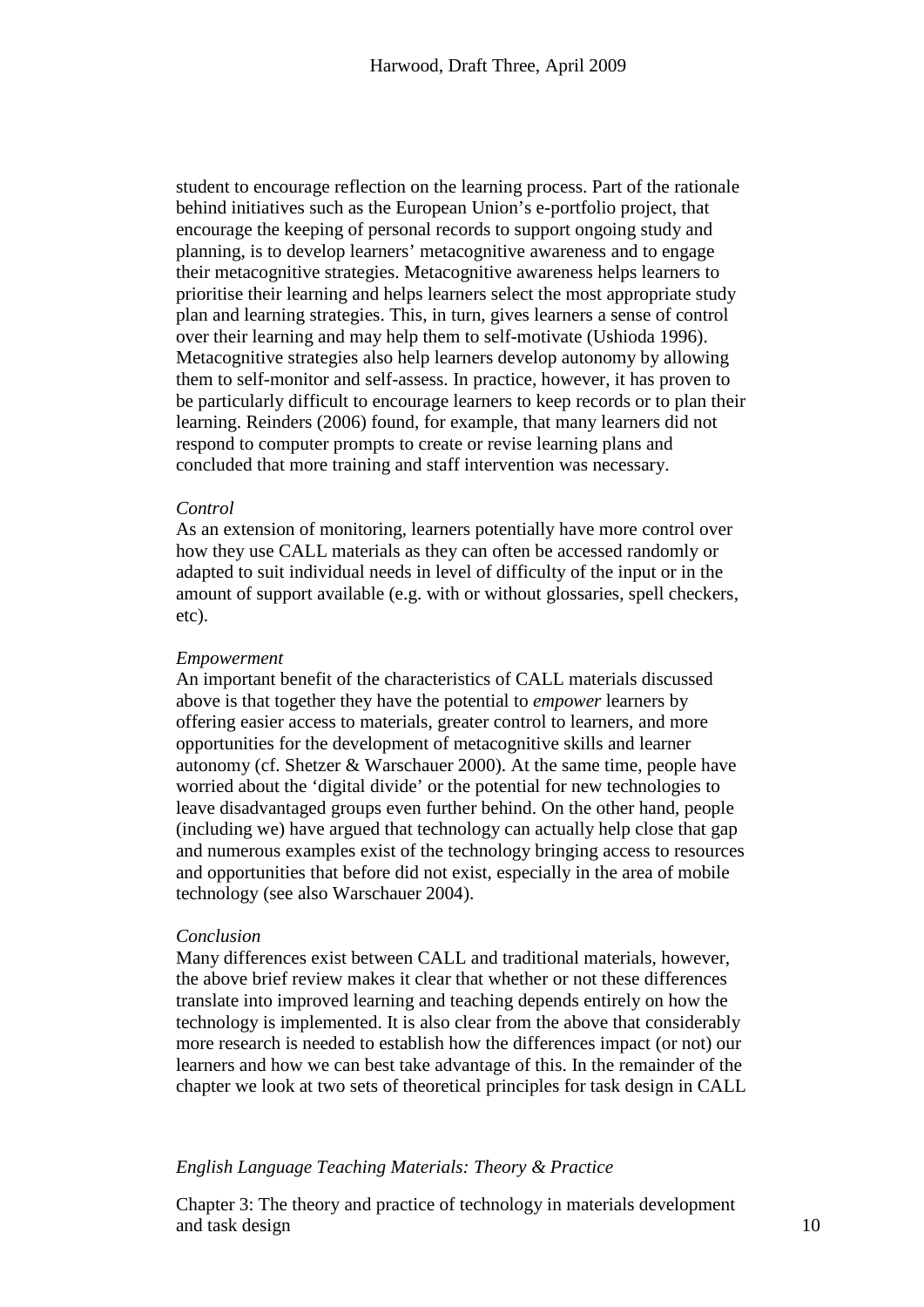and then describe two approaches to the design of CALL materials, one in distance language teaching, the other is self-access.

# **CALL in theory**

A recurrent theme in CALL is the need for more explicit links between materials development and SLA theory. Here we review two influential frameworks of principles for task design proposed by Chapelle (2001) and Doughty and Long (2003). Drawing on interactionist second language acquisition theory, the aim of Chapelle's (2001) framework of criteria for CALL task appropriateness is to provide 'ideal cognitive and social affective conditions for instructed SLA' (p. 45). The first of these criteria, language learning potential, and arguably the most critical, is based on general processes for SLA, referring to the degree to which the task promotes focus on form; it is this focus which distinguishes language learning activities from an opportunity purely for language use. The requirement for focus on form is closely aligned to the requirement for meaning focus, referring to the need for learners' attention to be directed towards the meaning of the language required to complete the task: both focus on form and meaning focus need to be present in the completion of a meaning-focused task. The importance of the individual learner is captured in the criteria of learner fit, including characteristics which need to be considered in designing CALL activities such as learning style, age and willingness to communicate. Authenticity in CALL as discussed above is based around the links between classroom and real-world language use, centring on texts and tasks that learners can find relevant in their language use beyond the classroom. Positive impact refers to effects beyond language learning potential including engaging learners' interest and the development of literacy skills, learner autonomy and metacognitive awareness, for example. The final criterion practicality is an important one in that CALL activities should not impose too much of a burden on teachers and learners in terms of accessibility and use; the resourcing of CALL is a key dimension to this criteria.

# **Permission requested 22-4**

*English Language Teaching Materials: Theory & Practice*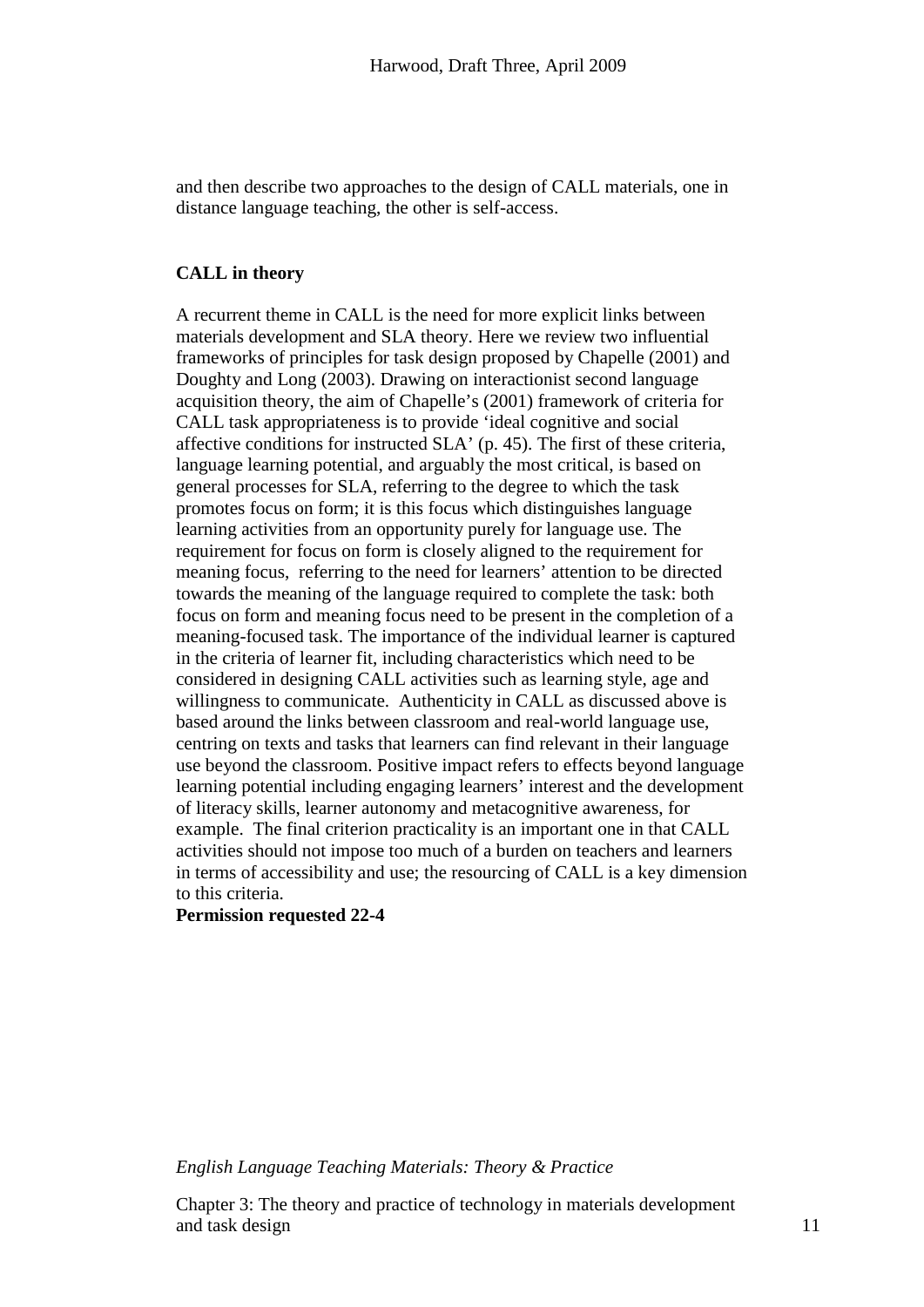| Language learning<br>potential | The degree of opportunity present for beneficial focus on<br>form. |
|--------------------------------|--------------------------------------------------------------------|
| Learner fit                    | The amount of opportunity for engagement with language             |

the meaning of the language.

under appropriate conditions given learner characteristics.

The extent to which learners' attention is directed toward

The degree of correspondence between the CALL activity and target language activities of interest to learners out of

The positive effects of the CALL activity on those who

The adequacy of resources to support the use of the CALL

Table 3.4. Criteria for CALL task appropriateness

the classroom.

participate in it.

activity.

(Chapelle 2001, p.55)

**Meaning focus** 

Authenticity

Positive impact

Practicality

Another example of such an explicit formulation of design principles is offered by Doughty and Long (2003) based on cognitive and interactionist SLA theory. Specifically ten methodological principles of task-based learning are proposed:

- 1. Use tasks, not texts, as the unit of analysis.
- 2. Promote learning by doing.
- 3. Elaborate input (do not simplify, do not rely solely on "authentic" texts).
- 4. Provide rich (not impoverished) input.
- 5. Encourage inductive (chunk) learning.
- 6. Focus on form.
- 7. Provide negative feedback.
- 8. Respect "learner syllabi"/developmental processes.
- 9. Promote cooperative/collaborative learning.
- 10. Individualize instruction (according to communicative needs and psycholinguistically). (p. 52)

Distance foreign language learning is the specific technology-mediated context Doughty and Long have in mind, and much of their discussion is based around the constraints of that context. For example they identify the

# *English Language Teaching Materials: Theory & Practice*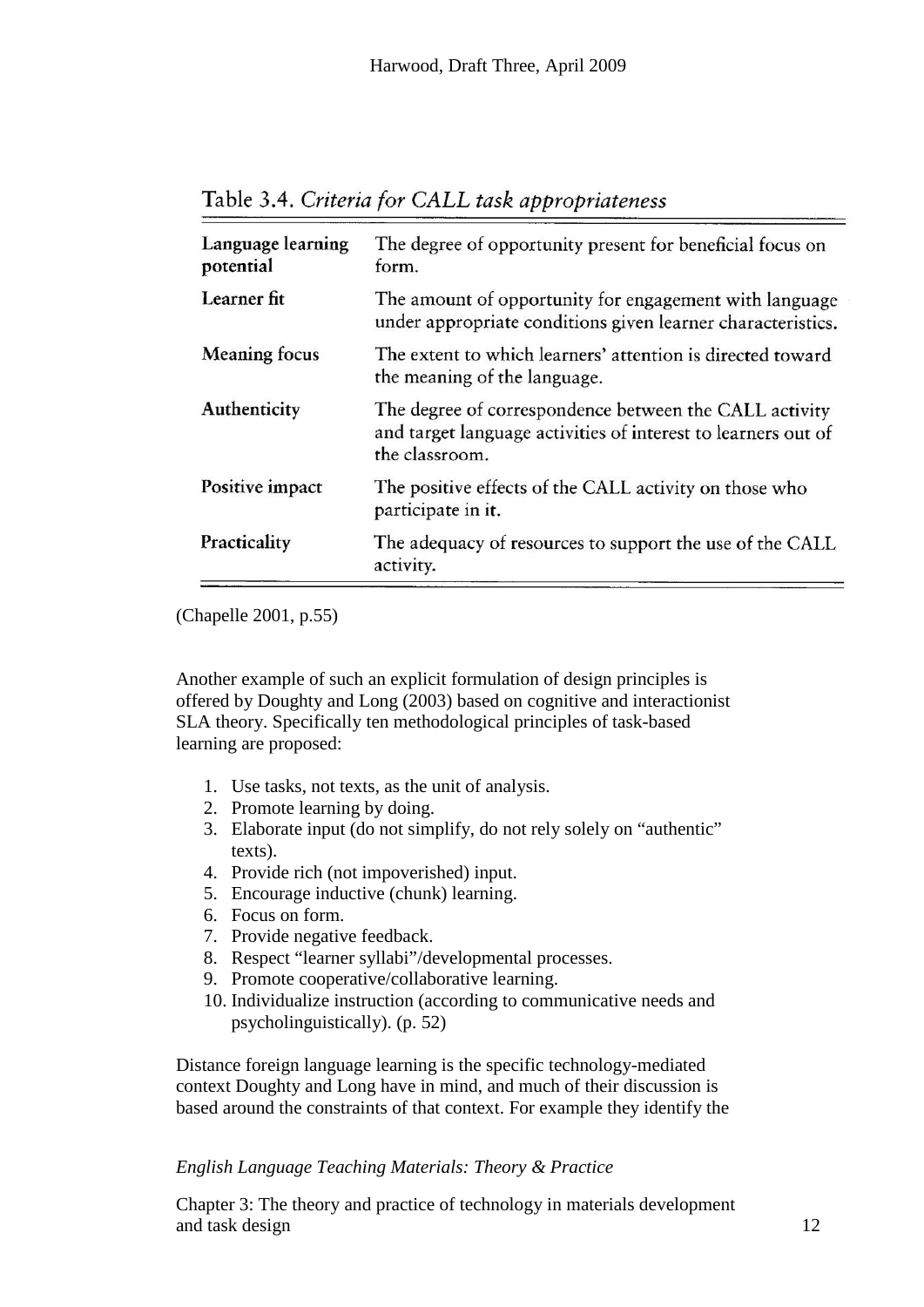practicalities of developing an understanding of learners, and emerging learner needs in the distance context as key issues in adopting a task-based approach in distance language learning. Doughty and Long's work informs many of the most significant contributions to task design in distance foreign language teaching including research on task design for desktop videoconferencing (Wang 2006) and for audiographic conferencing (Hampel 2006, Rosell-Aguilar 2006). The relative weight given to theoretical and practical issues is interesting in Doughty and Long's framework: Chapelle (2005) comments that the guidelines for instructional materials given by Doughty and Long rely strongly on a theoretical view of how language is acquired through interaction and that this is 'a defensible course of action for materials development' (p. 57). From another perspective, referring to Doughty and Long's contribution, White (2006) argues that there remains an important gap in the research literature, since no one has yet extended and elaborated such a synthesis, putting it into practice not only for course design but for sustained course delivery, and then identifying implications for theory, research and practice.

Doughty & Long's design principles **Permission requested 22-4**

*English Language Teaching Materials: Theory & Practice*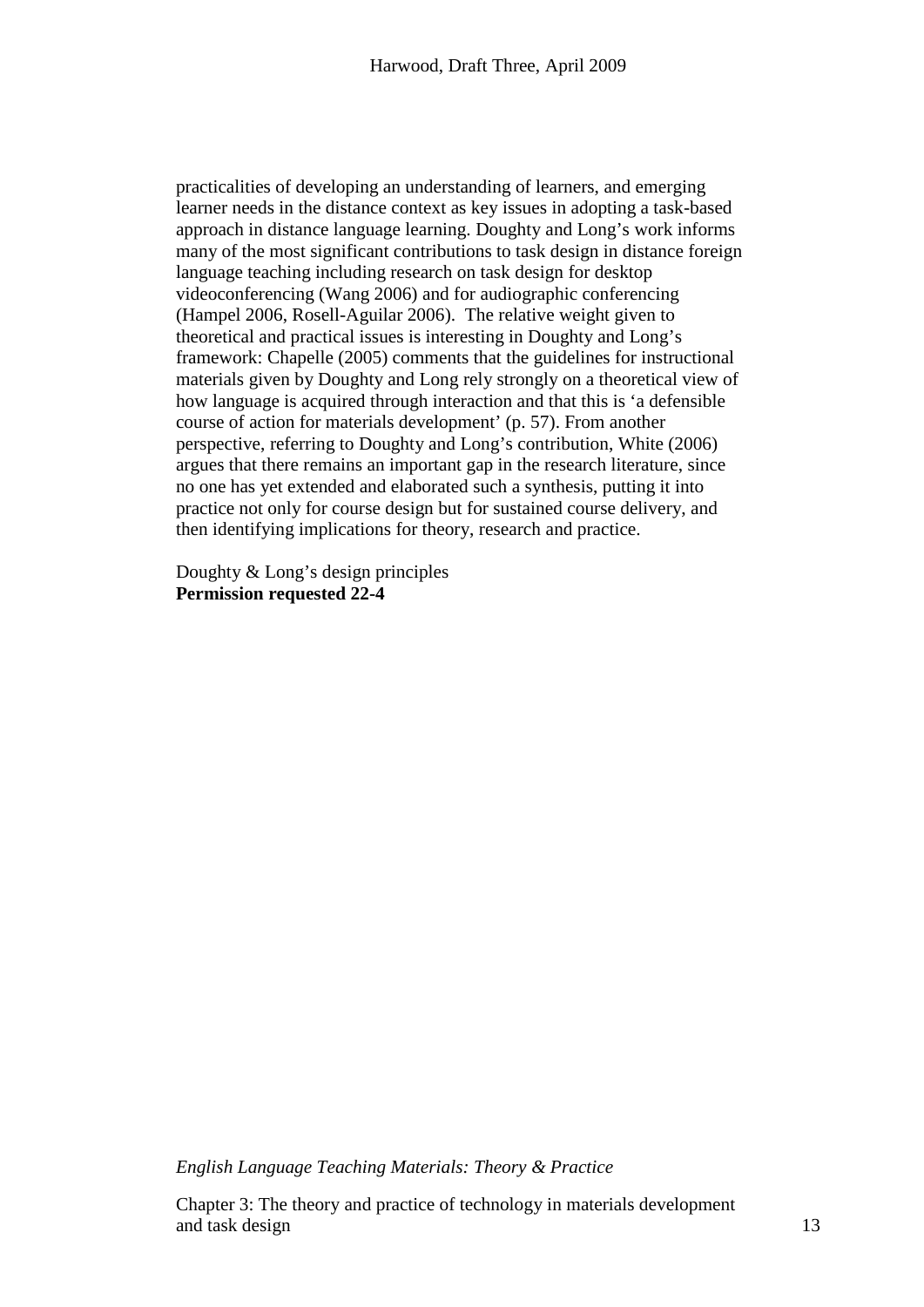|                                                    | Principles<br>(adapted from Long, in press a)                                                 | <b>L2</b> Implementation                                                                                                   | <b>CALL</b><br>Implementation                                          |
|----------------------------------------------------|-----------------------------------------------------------------------------------------------|----------------------------------------------------------------------------------------------------------------------------|------------------------------------------------------------------------|
| <b>ACTIVITIES</b><br><b>MP1</b><br>MP <sub>2</sub> | Use tasks, not texts, as the unit of<br>analysis.<br>Promote learning by doing.               | task-based language<br>teaching (TBLT; target<br>tasks, pedagogical tasks,<br>task sequencing)                             | simulations; tutorials;<br>worldware                                   |
| <b>INPUT</b>                                       |                                                                                               |                                                                                                                            |                                                                        |
| MP3                                                | Elaborate input (do not simplify;<br>do not rely solely on "authentic"<br>texts).             | negotiation of meaning;<br>interactional<br>modification; elaboration                                                      | computer-mediated<br>communication /<br>discussion; authoring          |
| MP4                                                | Provide rich (not impoverished)<br>input.                                                     | exposure to varied input<br>sources                                                                                        | corpora; concordancing                                                 |
| <b>LEARNING</b><br><b>PROCESSES</b>                |                                                                                               |                                                                                                                            |                                                                        |
| MP5                                                | Encourage inductive ("chunk")<br>learning.                                                    | implicit instruction                                                                                                       | design and coding<br>features                                          |
| MP <sub>6</sub>                                    | Focus on form.                                                                                | attention; form-function<br>mapping                                                                                        | design and coding<br>features                                          |
| MP7                                                | Provide negative feedback.                                                                    | feedback on error (e.g.,<br>recasts); error<br>"correction"                                                                | response feedback                                                      |
| MP8                                                | Respect "learner<br>syllabuses"/develop-mental<br>processes.                                  | timing of pedagogical<br>intervention to<br>developmental readiness                                                        | adaptivity                                                             |
| MP9                                                | Promote cooperative/<br>collaborative learning.                                               | negotiation of meaning;<br>interactional modification                                                                      | problem-solving;<br>computer-mediated<br>communication /<br>discussion |
| <b>LEARNERS</b>                                    |                                                                                               |                                                                                                                            |                                                                        |
| <b>MP10</b>                                        | Individualize instruction<br>(according to communicative<br>needs, and psycholinguistically). | needs analysis;<br>consideration of<br>individual differences<br>(e.g., memory and<br>aptitude) and learning<br>strategies | branching; adaptivity;<br>autonomous learning                          |

# **CALL in practice**

In the next section we discuss two projects in terms of their unique CALL features and the theoretical/pedagogical considerations reviewed above. The first project concerns a distance education environment, the second an online self-access programme.

Task Design in Online Distance Foreign Language Teaching The challenges in materials design for the distance context have been well documented (see for example White 2003), including the fact that the teacher-designer is at times distant from the learners and the sites of learning. One result of this challenge has been that a number of researcher-

# *English Language Teaching Materials: Theory & Practice*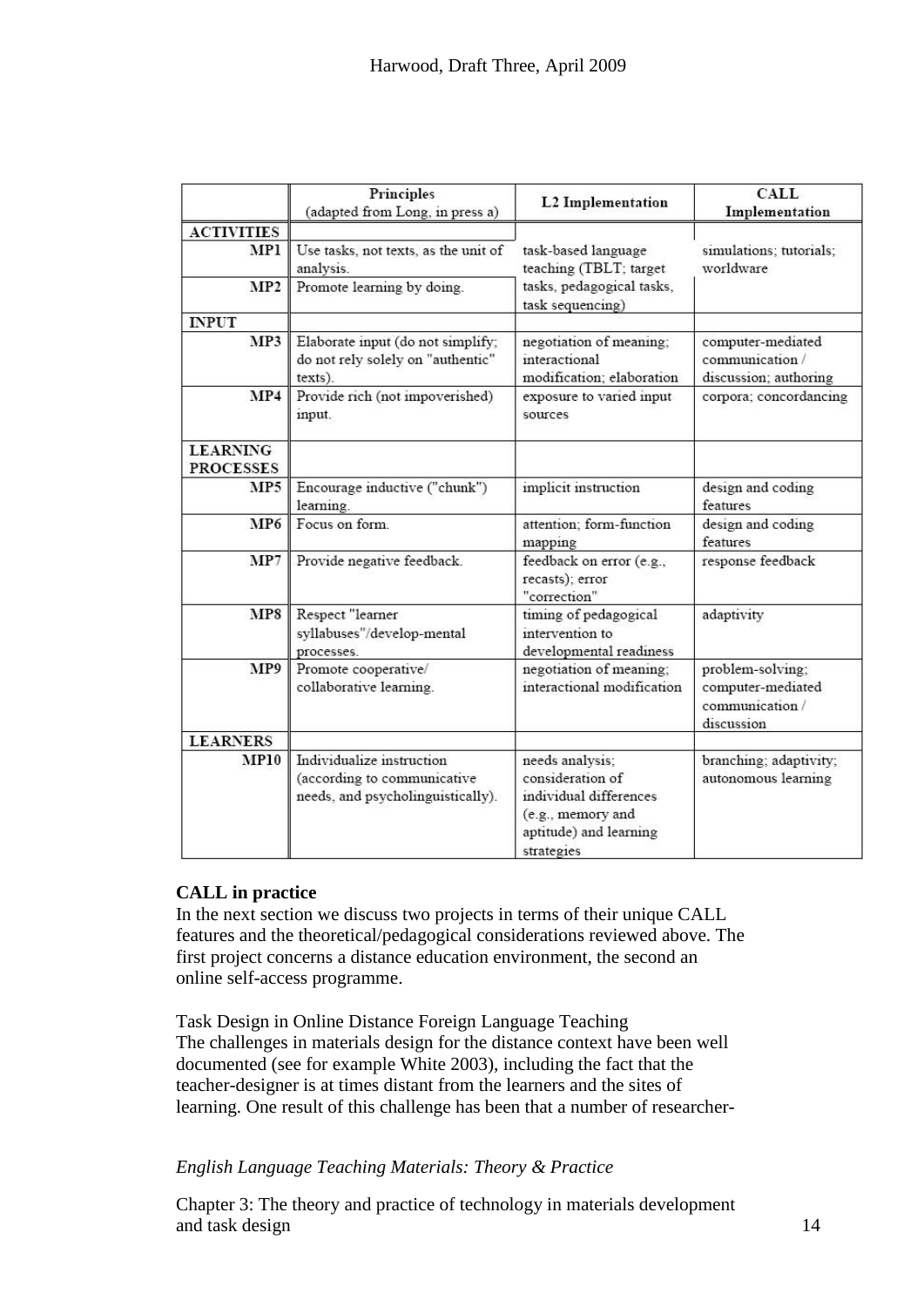practitioners have articulated rich accounts of the design processes they have undertaken. Here we explore one such account and relate it to our previous discussion.

Regine Hampel's (2006) exploration of task design centres on the fact that while the computer medium in terms of its materiality differs from the kinds of resources generally used in face-to-face language learning settings, the field has been slow to appreciate and accommodate the particular features of technology-mediated learning environments, with reliance on transferring face-to-face tasks to the new settings. In the process of 'rethinking task design' Hampel explores how tasks can be devised appropriate for a multimodal virtual environment. A fascinating contribution of the research is the sustained comparison between task design and task implementation with different groups of learners and different tutors - that is exploring what happens to tasks in audiographic conferencing.

The learning environment named Lyceum was developed by the Open University UK, and is an Internet-based application which allows learners to interact synchronously using a range of modes: the modes include audio, writing and graphics, and the environment includes a voicebox, whiteboard, a concept map, a document facility and text chat. The key point is that while multimodal environments offer seemingly similar modes of communication to those of conventional classrooms, they have very different affordances which in turn impacts on how the environment, and tasks, are used by learners. (For a detailed description of audiographic environments see Hampel and Baber (2003).)

In discussing task development Hampel draws on the three-level approach discussed earlier, with approach, design and procedure stages, noting that the approach influences not just the design and implementation stages, but also that the evaluation during implementation feeds back into how the approach is understood in online environments. The theoretical approaches Hampel draws on are primarily interactionist SLA theory, sociocultural theory, and theories of medium, mode and affordances, all of which are needed to understand and inform the design of sociocollaborative tasks in multimodal environments.

The tasks designed by Hampel aim to address one of the key challenges of the distance learning context, that is providing opportunities for learners to develop the kinds of real-time interactive competence that is required to use language in interpersonal social processes (Kötter, 2001; White 2003). They have been designed to be part of online tutorials, and are just one learning source within the course. Hampel notes that the tasks 'show a number of criteria which Chapelle [...] has summarized for CALL and CMC' (p. 113);

# *English Language Teaching Materials: Theory & Practice*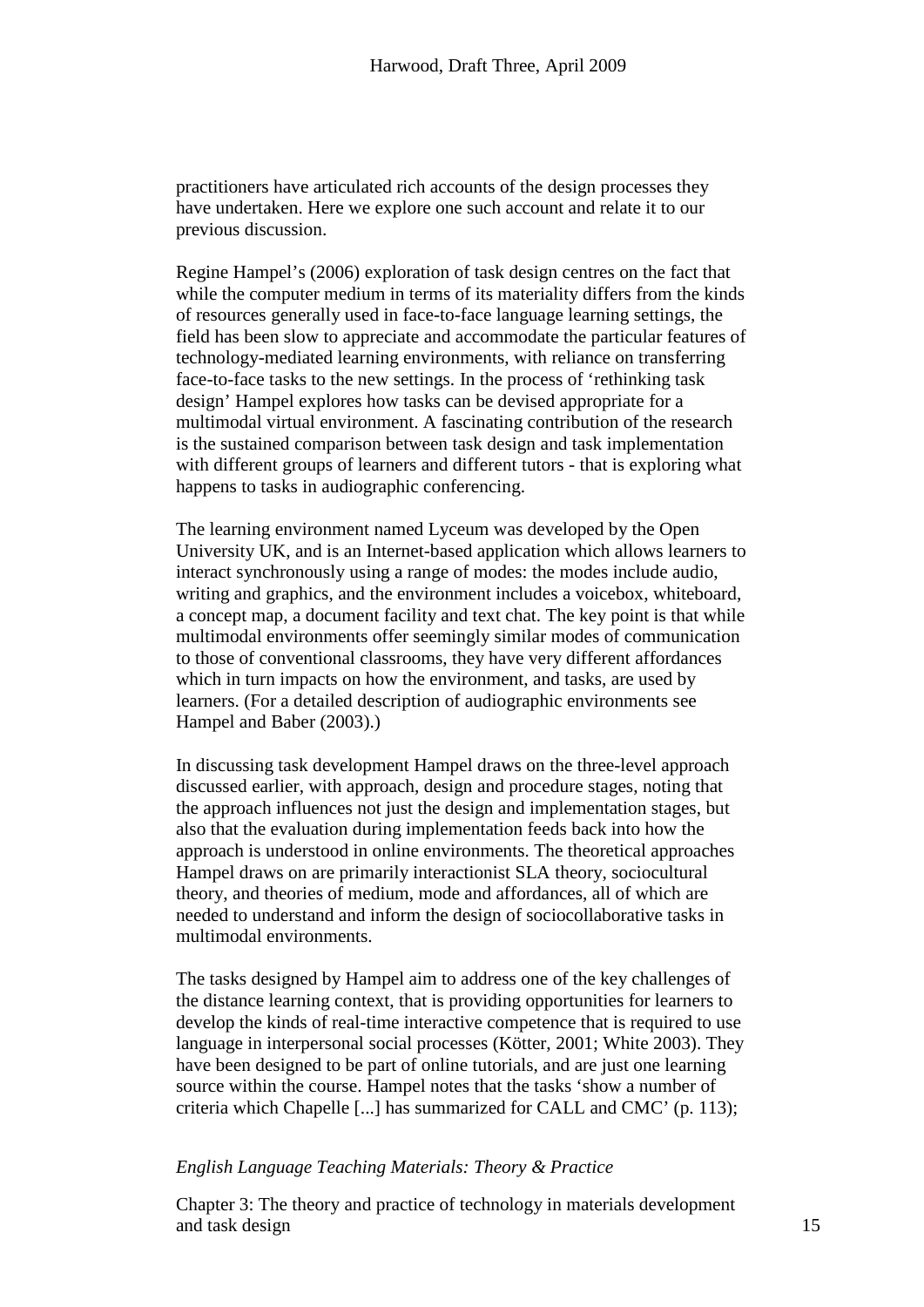she does not indicate whether the criteria were used implicitly or explicitly at different stages of the development process. What is clear, however, is that learner fit is critical for distance students in a technology-mediated mode, and that, addressing Doughty and Long's concerns, detailed, practical knowledge of learners was drawn on in identifying the kinds of experiences they were likely to bring to tasks which would facilitate interaction and participation. Beneficial focus on form and meaning focus were also considered, as was authenticity, focusing on current issues in Germanspeaking countries using predominantly authentic texts. Hampel notes that while the scenarios and participant roles were not of themselves authentic they simulated authenticity and the authentic texts were seen as having a positive impact – another of Chapelle's features - on student interest. Practicality, in terms of having resources to support the CALL activities was a key concern as learners were mostly located in their home environments, and careful planning – including online socialization - were directed at supporting this aspect of the process. Finally, and critically, positive impact was central to the tutorial tasks as learner motivation is often vulnerable at key points in distance learning processes and opportunities for interaction and support have been found to impact very positively on persistence and progression. Below are the sequences of activities available in Lyceum, including the online resources used and the skills practised:

|                | <b>Steps Sequence</b>                    | <b>Activity</b>                                                 | <b>Resources</b>                                                               | <b>Skills</b>                                                         |
|----------------|------------------------------------------|-----------------------------------------------------------------|--------------------------------------------------------------------------------|-----------------------------------------------------------------------|
| $\mathbf{1}$   | In advance of<br>tutorial<br>(voluntary) | Reading preparation<br>document (tutorial<br>summary)           | Course<br>website                                                              | Reading                                                               |
| 2              | In advance of<br>tutorial<br>(voluntary) | Preparatory activity:<br>finding information<br>about the topic | Course<br>materials;<br>WWW (via<br>selected<br>links on<br>course<br>website) | Reading;<br>processing<br>information<br>from<br>different<br>sources |
| 3              | Tutorial<br>(plenary)                    | Sound check; warm-<br>up activity                               | Lyceum<br>(audio,<br>images, text)                                             | Listening;<br>speaking                                                |
| $\overline{4}$ | Tutorial<br>(plenary)                    | Introduction of the<br>topic through<br>brainstorming or        | Lyceum<br>(audio,<br>images, text)                                             | Listening;<br>speaking                                                |

| Table 2: Outline of tasks |  |  |
|---------------------------|--|--|
|---------------------------|--|--|

*English Language Teaching Materials: Theory & Practice*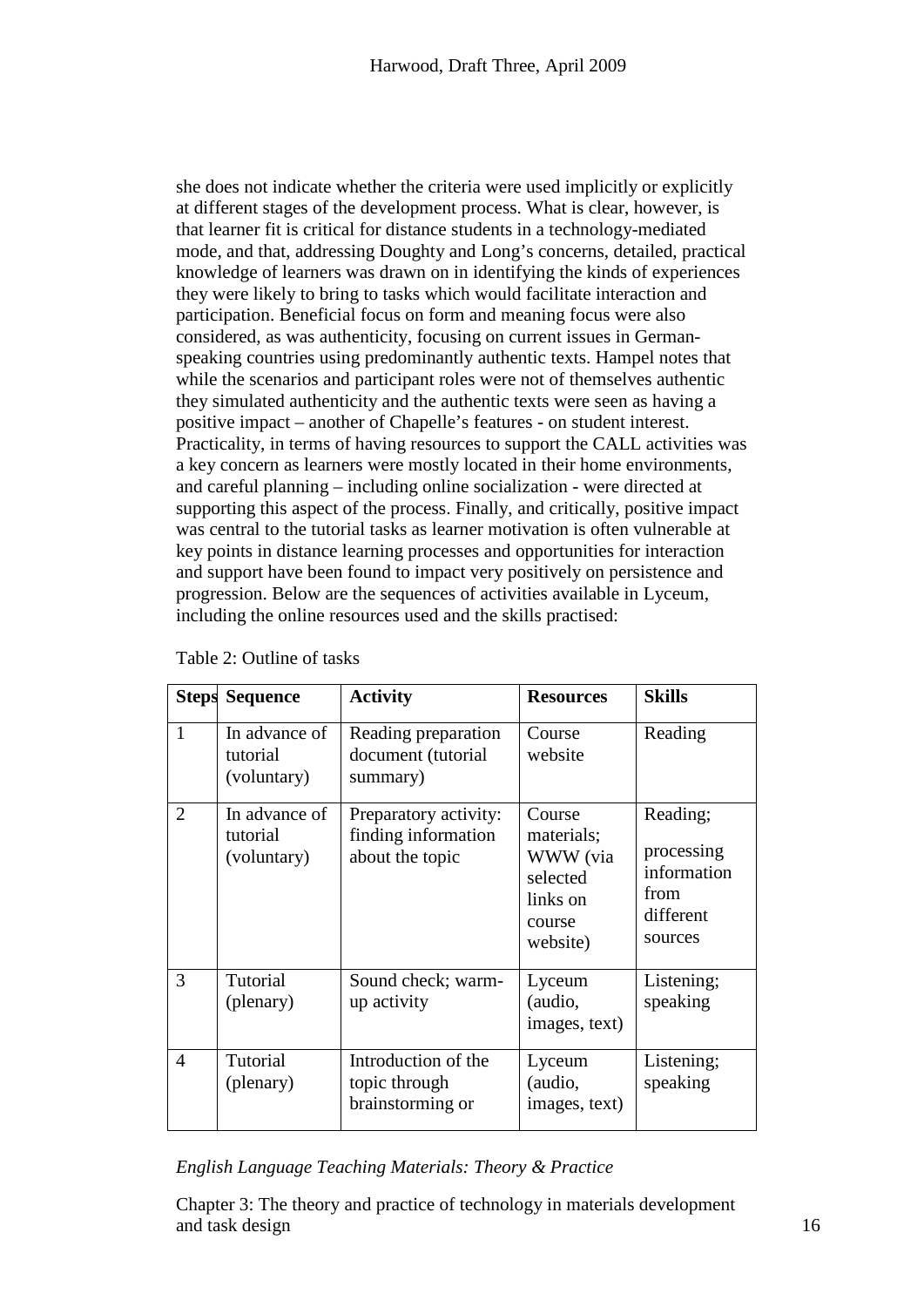|   |                                      | preliminary<br>discussion;<br>instructions for<br>group work (e.g.<br>allocation of roles)                    |                                    |                                                                                                                          |
|---|--------------------------------------|---------------------------------------------------------------------------------------------------------------|------------------------------------|--------------------------------------------------------------------------------------------------------------------------|
| 5 | Tutorial<br>(group work)             | Preparation for final<br>activity (e.g.<br>preparing roles,<br>arguments,<br>presentation or<br>written text) | Lyceum<br>(audio,<br>images, text) | Summarizing<br>information;<br>negotiating<br>positions;<br>collaboration;<br>preparing<br>presentation<br>or discussion |
| 6 | Tutorial<br>(plenary)                | Final activity (e.g.<br>discussion,<br>presentation)                                                          | Lyceum<br>(audio,<br>images, text) | Taking part<br>1n<br>presentation<br>or discussion                                                                       |
| 7 | After plenary                        | Feedback on task,<br>error correction                                                                         | Lyceum or<br>email                 | Reflection on<br>learning                                                                                                |
| 8 | After the<br>tutorial<br>(voluntary) | Additional group<br>activity: expanding<br>the task                                                           | Lyceum<br>and/or email             | Writing;<br>collaboration                                                                                                |

# Hampel 2006: 114. **Permission granted**

The second part of Hampel's study moves from theory and design to implementation, identifying significant differences between tasks as conceptualised and tasks as realised. Firstly Hampel notes how tutors adapted the tasks largely for practical reasons such as student numbers fluctuating, for unforeseen issues of learner fit, particularly in terms of learner needs and interests, and finally because of timing, with different stages of tasks taking much longer than anticipated. While positive impact was carefully considered at the design phase Hampel notes that not all students found the tasks engaging or motivating: in some cases this was due to the actions of peers who were linguistically or technologically more proficient, in other cases it was due to the lack of assessment awarded to this part of the course, pointing to wider issues of curricular articulation for technology-mediated tasks (White 2006). In addition the complexity of the multimodal environment was found, certainly in the initial stages, to overwhelm some students, having a somewhat inhibiting effect on communication, as did the absence of visual cues. Thus the mediating role

# *English Language Teaching Materials: Theory & Practice*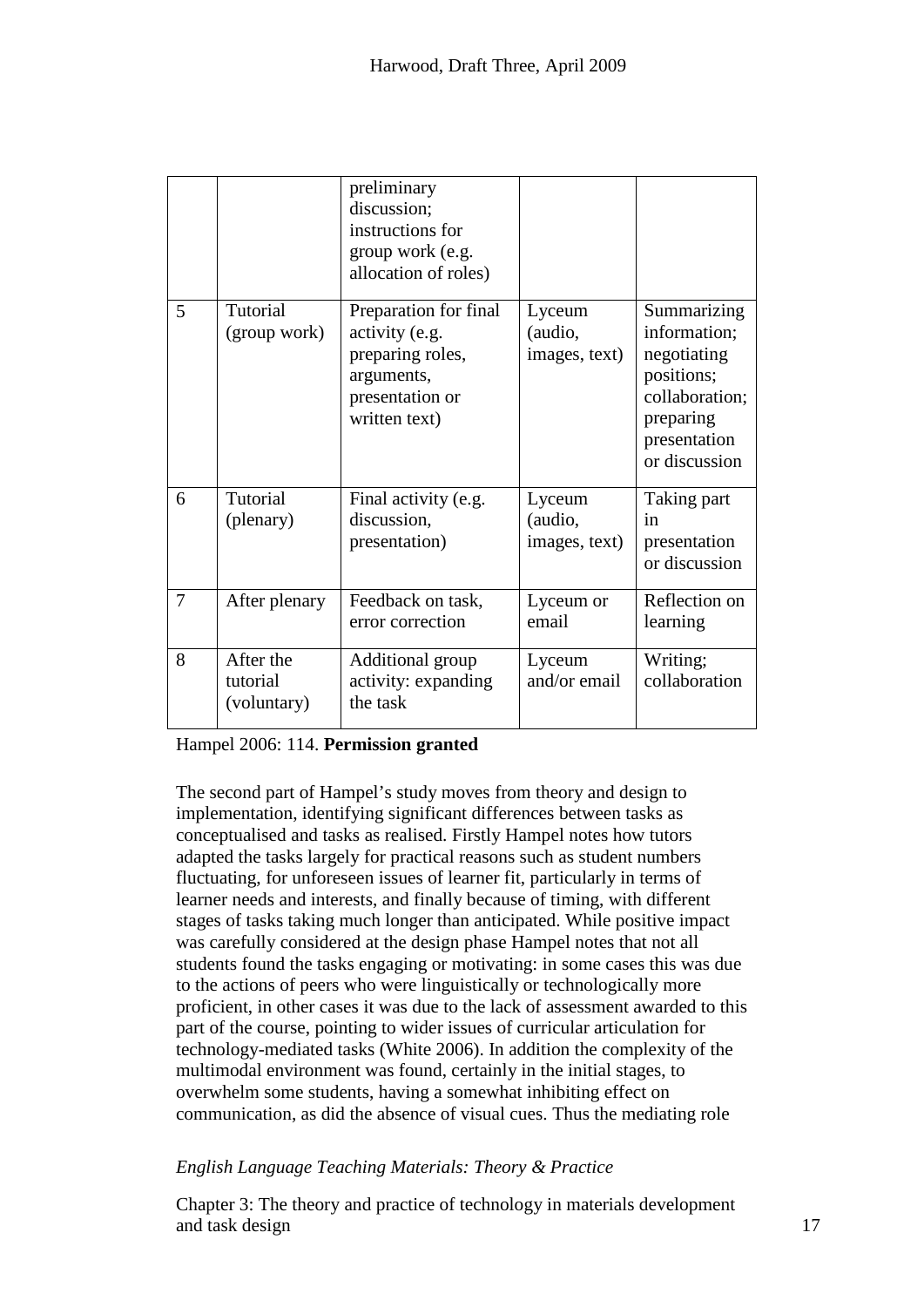of what can be broadly defined as learner interpretation of tasks (Batstone 2005) was key to understanding task enactment in synchronous online environments. Hampel concludes by underlining the importance of contextdependent features noted by Chapelle (2003) which must be taken account of in designing and implementing tasks: in this case the materiality of the multimodal environment and the ways in which learners and teachers responded to those features had a dramatic effect on what happens to tasks in audiographic conferencing.

## An online self-access environment

In a rather different project carried out at the University of Auckland, the development of an online self-access environment (called ELSAC, or English Language Self-Access Centre) was initiated as a response to the large numbers of students needing English support. Studies done at the University estimated as many as 10,000 students could be in need of improving, especially, their academic English skills. The online self-access environment was designed as a practical solution to supporting this many students from all different backgrounds and faculties, and also as a way to foster learner autonomy and to allow students to develop skills to continue improving their English on their own (see Schwienhorst 2003, 2007, for a discussion of the relationship between autonomy and CALL). In terms of the unique features of CALL materials discussed above, especially the organisational advantages of anytime/anywhere *access*, the automatic *storage and retrieval of learner records*, and the hopes of *cost efficiency* were important drivers. Pedagogically speaking, the key aim was to offer students *control* and *empower* them, through allowing *non-linear* access to a wide range of *multimedia* resources to cater for a wide range of learner differences, and to offer *feedback* and support through the *monitoring* of learning behaviour and progress.

To this end, the online environment was developed consisting of two elements: 1) a large database of electronic resources (shown above), some commercially published, some developed in-house, to cater to all learner needs and interests, and 2) several tools to support the students' learning *process.* Examples of the latter included a needs analysis, a learning plan, a learning record, and learning strategies worksheets. In addition to these tools there were several mechanisms that monitored student learning and gave feedback at key points in the learning process. An example of these was a process for comparing students' needs (as identified in their needs analysis) with their learning plans and their actual learning. It was not uncommon, for example, for students to establish, say, writing expository essays as one of the priority skills for improvement, but then to continue using grammar resources. At this point the computer would prompt the students to revise their plans and/or materials use.

# *English Language Teaching Materials: Theory & Practice*

Chapter 3: The theory and practice of technology in materials development and task design and task design and task design and task design and task design and task design and task design  $\sim 18$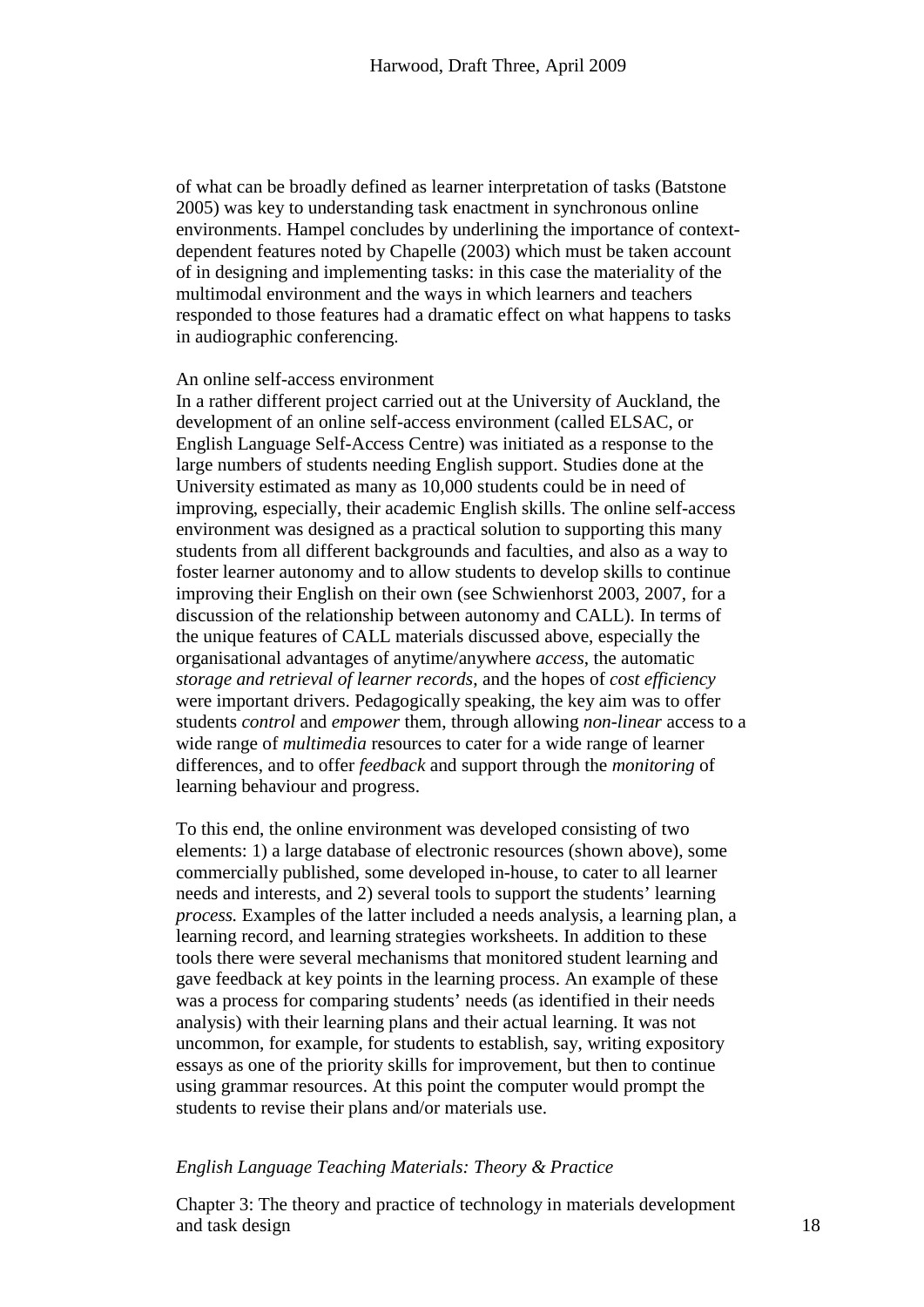Studies into the effects of these tools and mechanisms on student learning (Reinders 2006, 2007a) made a number of interesting findings. In general, both questionnaires and interviews showed that students were extremely satisfied with the programme. Usage records showed that many students had accessed the resources and had done so frequently and over longer periods of time. Many students reported using more resources and more often than they normally did or would have without the programme; in this sense the programme's *access* features were a clear advantage. Staff too were satisfied in that they could look up students' progress and did not have to spend much time on administration; an advantage of the automatic *storage*  and *retrieval* of learners' work. However, SQL queries (queries of information stored in the records of a SQL database) of 1,200 student database records collected over one year gave a somewhat less positive picture. Despite numerous suggestions, many students did not complete their initial needs analysis and very few updated their learning plans as a result. Similarly, the prompts made by the computer were seldom heeded; when participants had set their minds on learning with particular materials or in a particular way, it was clearly difficult to encourage them to change.

The results of these studies were interpreted as showing a need for more learner training and more staff support. Students obviously needed more information about the rationale behind the programme and how to respond to its prompts. As a result of these studies, additional support structures were put in place. These included language advisory sessions where students met face-to-face with a language advisor to discuss their learning needs and progress. Although the advisors made extensive use of the electronic records of the programme, obviously the cost-efficiency factor of the software has turned out to be lower than expected. In addition, a range of workshops was implemented to help students develop independent learning skills.

Taking the above findings into account, a more recent incarnation of ELSAC was developed for King Mongkut University of Technology in Bangkok, called My English. Developed in a similar context (albeit in an EFL setting) and for similar reasons, this differed from the above programme in the inclusion of additional support mechanisms so as for students to contact staff more easily to get help, as well as several elements to encourage communication in English, such as chatrooms and online communication activities.

## **Hayo owns copyright**.

[INSERT 'MY ENGLISH' SCREENSHOT HERE: SEE ARTWORK FILE]

# *English Language Teaching Materials: Theory & Practice*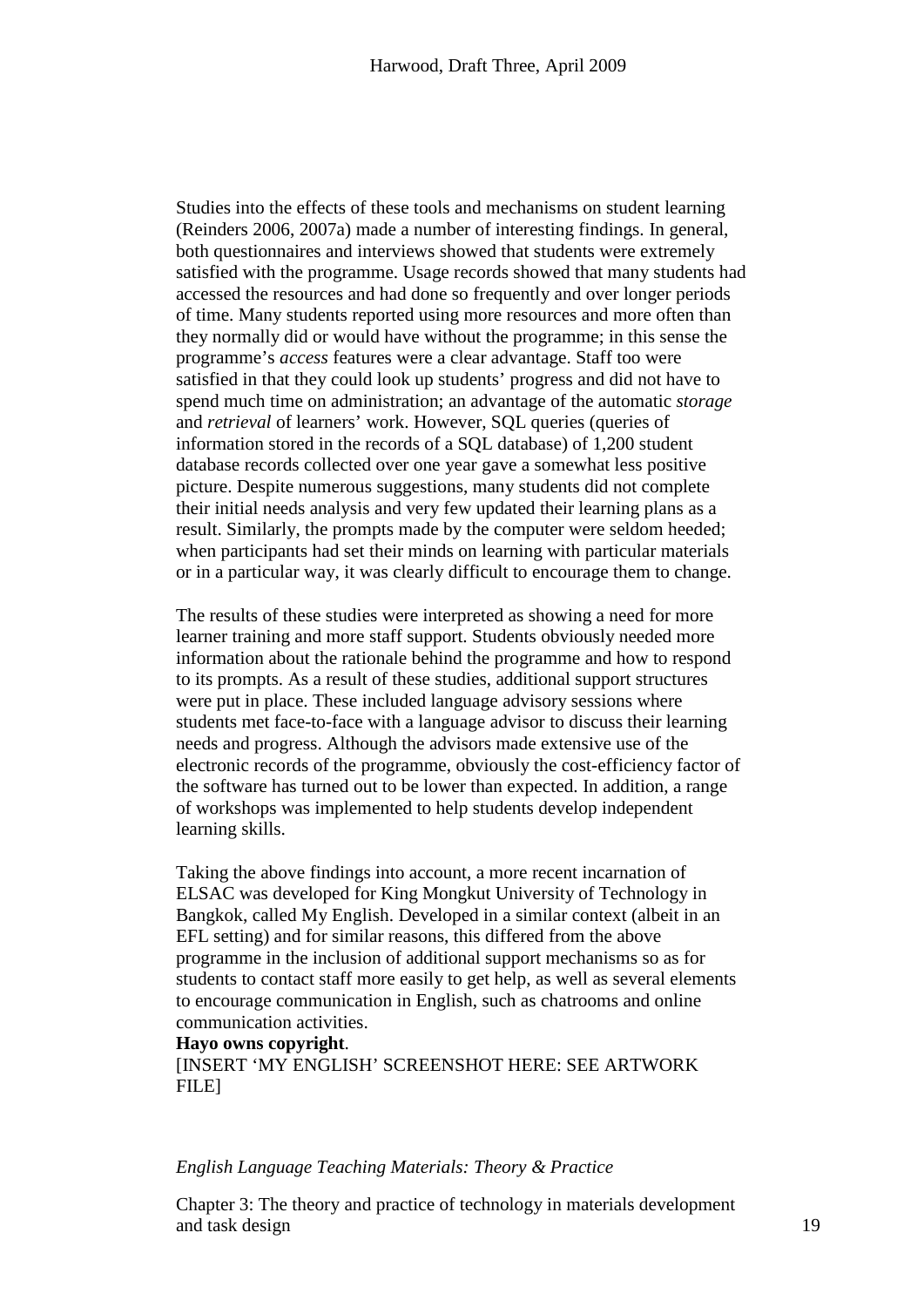As with ELSAC, the programme is a shell for teachers to place language learning materials in, and so its main intended advantages are at the level of the learning process (containing both *process* and *content* materials) rather than individual tasks. Nonetheless, the inclusion of interaction-oriented modules is in line with Doughty & Long's recommendations. An important difference between ELSAC and My English is that the latter is not designed to be mainly used by students independently, but rather as an integral part of and complement to the existing language courses; the aim is to encourage ongoing study during and after those courses finish. In this way it is hoped that over time students engage in more language use and are exposed to more input than without such support programmes.

# **Conclusion**

In the preceding sections we have tried to identify some of the features that make CALL materials unique and have discussed relevant theories and pedagogical approaches. Next, we have reviewed several examples of CALL materials and programmes. Although it is paramount to consider language learning materials from a pedagogical perspective it is important to remember that, even more so than with non-CALL materials, issues of practicality play an important role. Organisational and practical advantages offered by the use of technology can sometimes be sufficient reason to adopt a new technology, even outweighing any pedagogic advantages. Among the many important questions arising during the process of the development of CALL materials, a key one is how to reconceptualise language tasks in ways that enable us to provide the best opportunities for language learning. And a key way to meet this challenge suggested by Gruba (2004) can be found in our collective attempts to define tasks, write them and try them out with students; equally importantly there is a need to strengthen the links between theory, research and practice, and to acknowledge that the divide between CALL and non-CALL materials is disappearing. We hope that this will lead to a new understanding of materials development.

# **Discussion Questions and Tasks**

#### **Reflection**

1. Look at how CALL materials are defined in this chapter – how does it relate to the way you think about language teaching materials?

## *English Language Teaching Materials: Theory & Practice*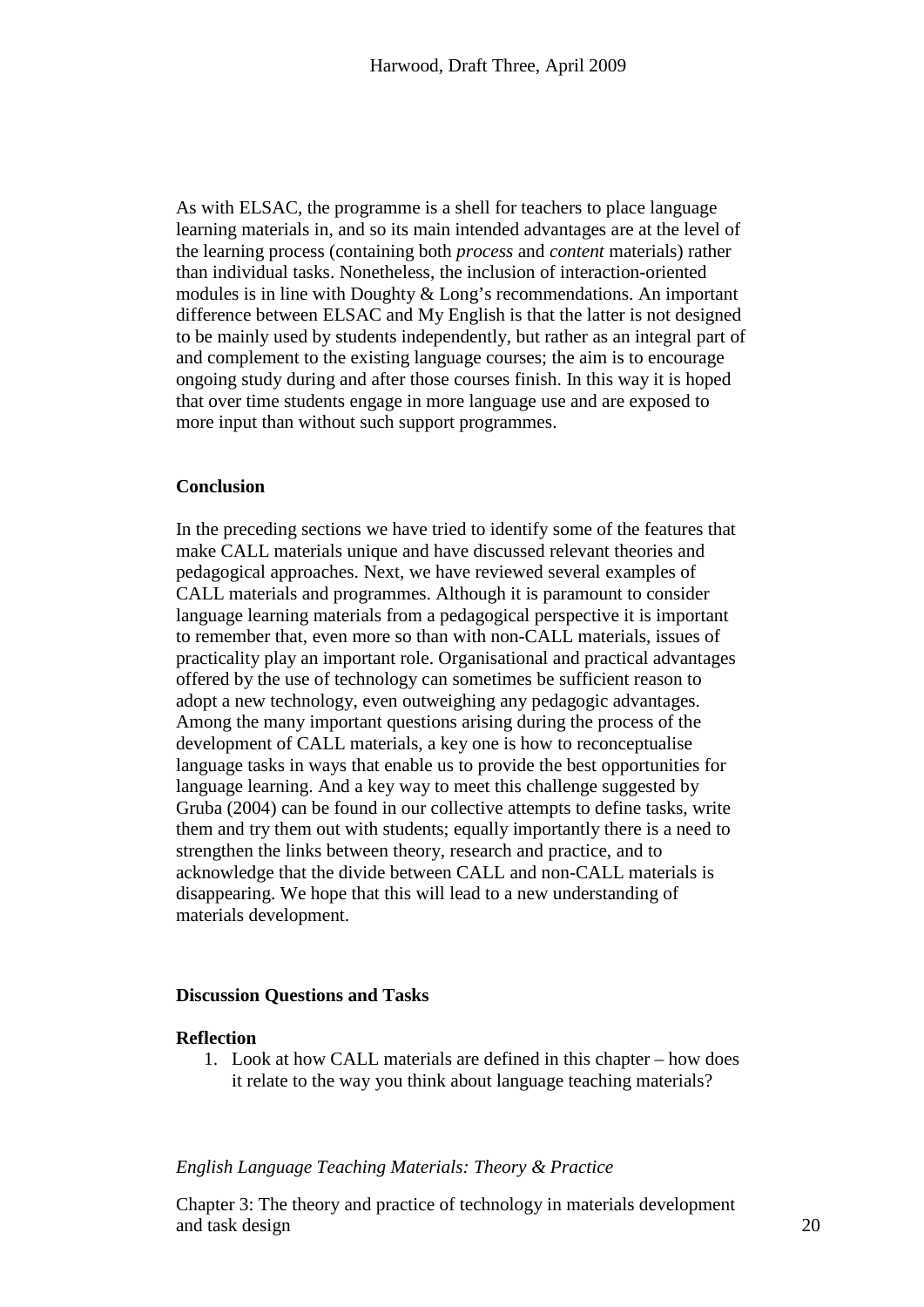- 2. Think about a CALL program that you have used. Which of the benefits in table 1 do you think it offers? Are there any missing from the table that you would add?
- 3. How useful is the idea of the role of a language teacher as designer? What are some of the strengths and the limitations of this as a perspective on what language teachers do?
- 4. Think about a teaching context you are familiar with. Which organisational and pedagogical advantages of CALL materials are the most evident?
- 5. What do you think can be the effect of providing students with nonlinear access to CALL materials?
- 6. Can you identify the kinds of differences that may take occur between task design and task implementation in the kinds of synchronous online environments described by Hampel (2006)?

# **Evaluation**

7. Look at some CALL materials in terms of Breen et al.'s (1979) distinction between content materials and process materials. Do you find this distinction helpful? How would you evaluate materials in terms of content and in terms of process?

# **Adaptation/Design**

8. Choose a set of language teaching materials designed to fit a particular learning need. How would you need to adapt them to take account of the opportunities and constraints of a particular technology-mediated environment and pedagogical context?

## **References**

Aston, G., Bernardini, S., & Stewart, D. (2004) *Corpora and Language Learners*. . Amsterdam: Benjamins.

Batstone, R. (2005) Planning as discourse activity: A sociocognitive view. In R. Ellis (ed.) *[Planning and Task Performance in a Second Language](http://www.benjamins.nl/cgi-bin/t_bookview.cgi?bookid=LL%26LT%2011)*, Amsterdam: John Benjamins, pp. 277–295.

Breen, M., Candlin, C. & Waters, A. (1979) Communicative materials design: some basic principles. *RELC Journal*, 10:1-13.

Chapelle, C. (2001) *Computer Applications in Second Language Acquisition*. Cambridge: Cambridge University Press.

# *English Language Teaching Materials: Theory & Practice*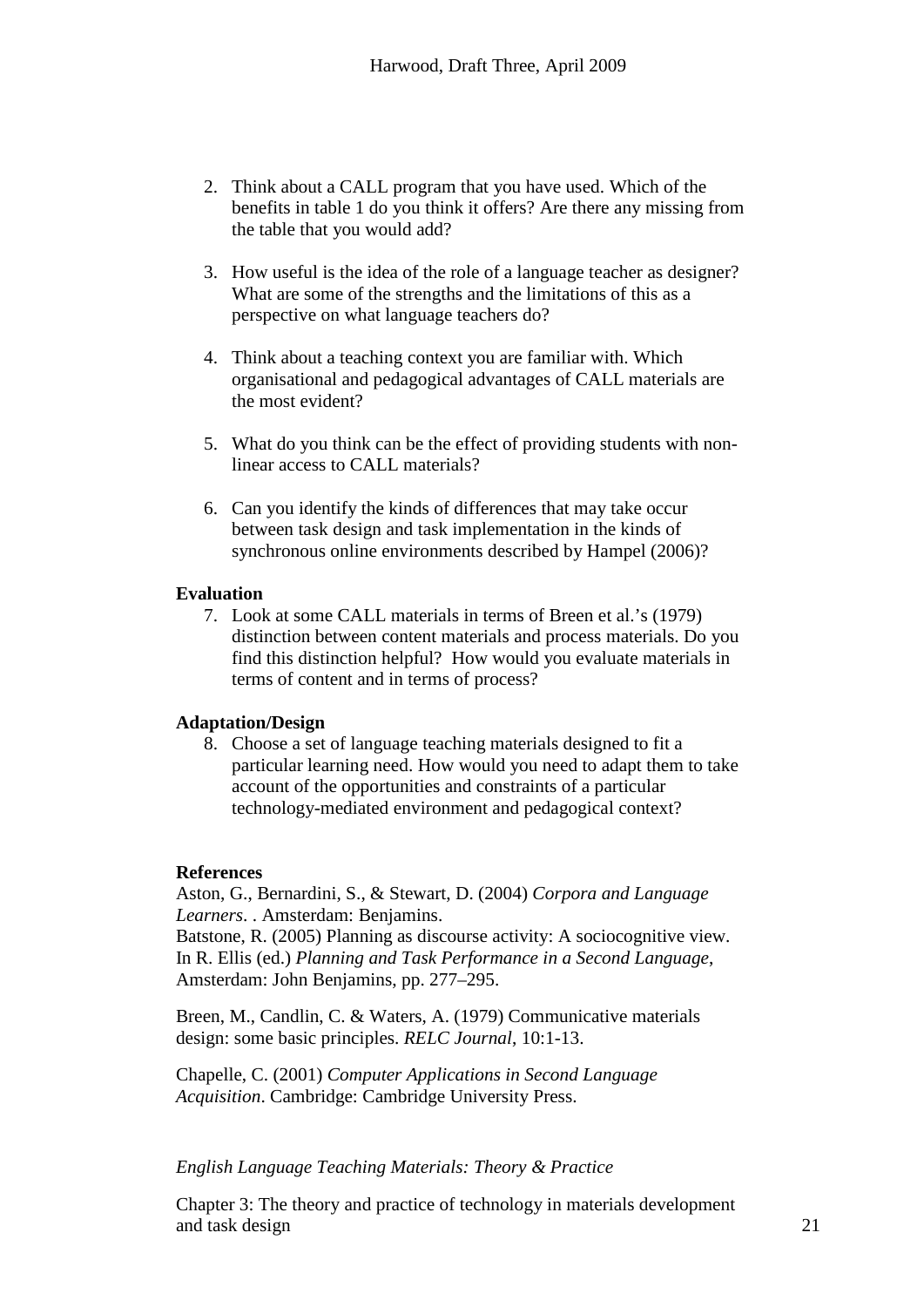Chapelle, C. A. (2005). Interactionist SLA theory in CALL research. In J. Egbert & G. Petrie (eds), *Research Perspectives on CALL*. Mahwah: Lawrence Erlbaum, pp. 53-64.

Coleman, J. (2005) CALL from the margins: towards effective dissemination of CALL research and good practices. *ReCALL*, 17: 18-31.

Doughty, C., & Long, M. H. (2003) Optimal psycholinguistic environments for distance foreign language learning. *Language Learning & Technology* 7: 50-80.

Ellis, N. C. (1996). Sequencing in SLA. Phonological memory, chunking, and points of order. *Studies in Second Language Acquisition* 18: 91-126. Gee, J. P. (2003) *What Video Games have to Teach us About Learning And Literacy*. Basingstoke: Palgrave Macmillan.

Godwin-Jones, B. (2005) Emerging technologies. messaging, gaming, peerto-peer sharing: language learning strategies and tools for the millennial generation. *Language Learning & Technology* 9: 17-22.

Gonzalez-Lloret, M. (2003) Designing task-based CALL to promote interaction: En Busca De Esmeraldas. *Language Learning & Technology* 7: 86-104.

Gruba, P. (2004) Designing tasks for online collaborative language learning. *Prospect*, 19(2): 72-81.

Hampel, R. (2006) Rethinking task design for the digital age: A framework for language teaching and learning in a synchronous online environment. *ReCALL* 18: 105-121.

Hampel, R., & Baber, E. (2003) Using Internet-based audio-graphic and video conferencing for language teaching and learning. In U. Felix (ed.), *Language Learning On-line: Towards Best Practice* . Lisse, The Netherlands: Swets & Zeitlinger, pp. 171-191.

Heift, T. & Schulze, M. (2007) *Errors and Intelligence in Computer-Assisted Language Learning: Parsers and Pedagogues*. New York: Routledge.

Johnson, M. (1999) Review of B. Tomlinson (ed.), Materials Development in Language Teaching, Cambridge University Press. *New Zealand Studies in Applied Linguistics*, 5: 93-97.

Kötter, M. (2001). Developing distance learners' interactive competence can synchronous audio do the trick? *International Journal of Educational Telecommunication* 7: 327-353.

Lamy, M.-N. & Hampel, R. (2007) *Online communication in language learning and teaching.* Basingstoke: Palgrave Macmillan.

# *English Language Teaching Materials: Theory & Practice*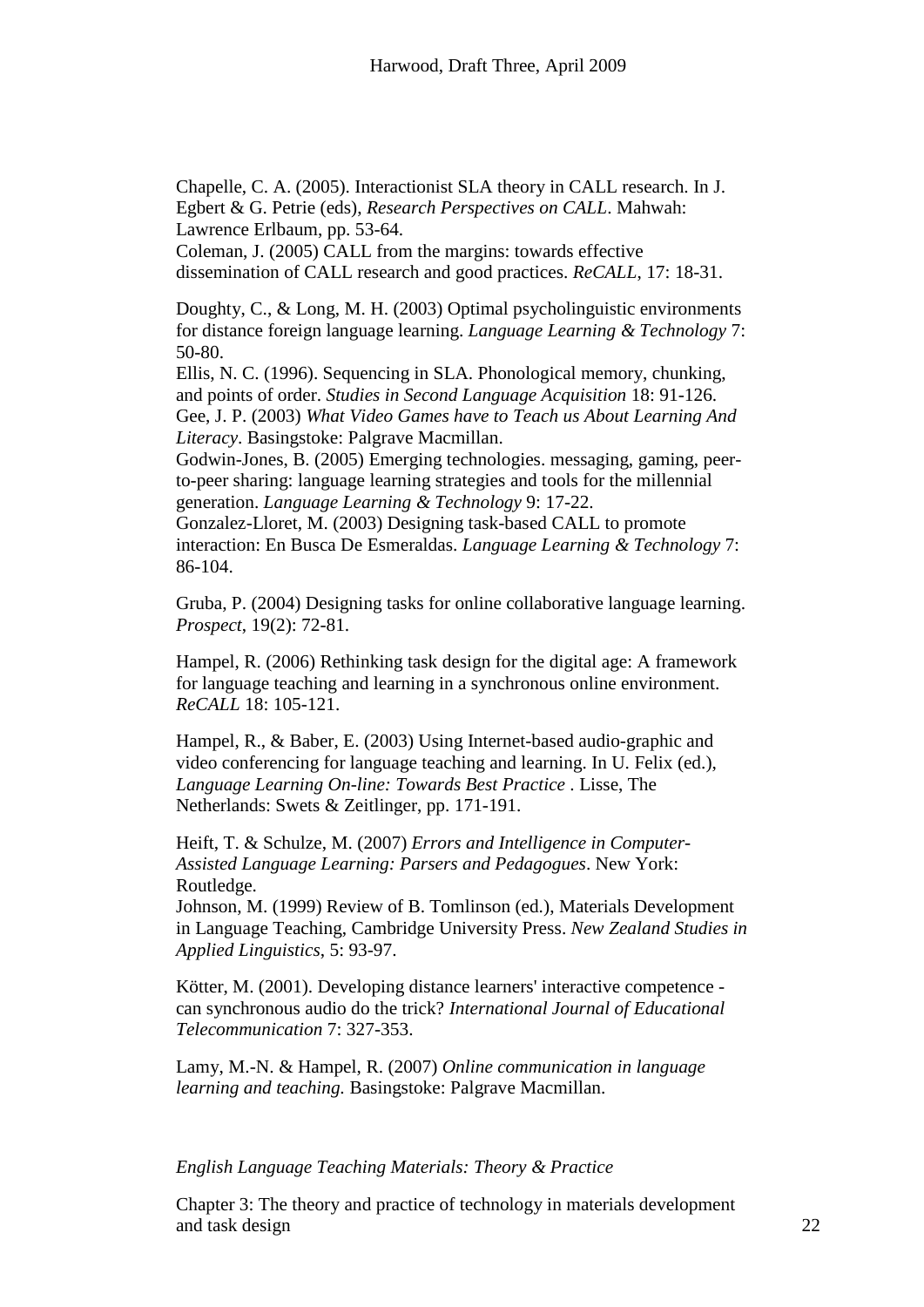Lantolf, J. P. (2000) Introducing sociocultural theory. In J.P. Lantolf (ed.), *Sociocultural Theory and Second Language Learning*. Oxford: Oxford University Press.

Leow, R. P. (1995) Modality and intake in second language acquisition. *Studies in Second Language Acquisition* 17: 79-89.

Levy, M. (1999) Design processes in CALL: Integrating theory, research and evaluation. In K. C. Cameron (ed.), *CALL: Media, Design and Applications.* Lisse, The Netherlands: Swets & Zeitlinger, pp. 85-109.,. Levy, M. (1997) *Computer-Assisted Language Learning: Context and Conceptualization*. Oxford: Clarendon Press.

Levy, M. (2002) CALL by design: products, processes and methods. *ReCALL* 14: 129-142.

Levy, M., & Kennedy, C. (2005) Learning Italian via mobile sms. In A. Kukulska-Hulme & Traxler, J. (eds.), *Mobile Learning. A Handbook for Educators and Trainers.* London: Routledge, pp.76-83.

Levy, M. & Stockwell, G. (2006) *CALL Dimensions: Options and Issues in Computer Assisted Language Learning.* Mahwah, NJ: Lawrence Erlbaum Associates.

Ogata, H., & Yano, Y. (2004) Context-aware support for computersupported ubiquitous learning. In: *BT IEEE International Workshop on Wireless and Mobile Technologies in Education*. IEEE Computer Society, pp.27-34.

Prensky, M. (2001) *Digital Game-based Learning.* New York: McGraw-Hill.

Reinders, H. (2005) Non-participation in a university language programme. *JALT Journal,* 27: 209-226.

Reinders, H. (2006) Supporting self-directed learning through an electronic learning environment. In T. Lamb, T. & H. Reinders (eds.), *Supporting Independent Learning: Issues and Interventions.* Frankfurt: Peter Lang, pp.219-238.

Reinders, H. (2007a) Big brother is helping you. Supporting self-access language learning with a student monitoring system. *System* 35: 93-111. Reinders, H. (2007b) Podquests. Language learning on the move. *ESL Magazine,* 58*.*

Reinders, H. and Lewis, M. (2008) Podquests. Language games on the go. In: M. Andreade (ed.), *Language Games*. Alexandria: TESOL. (in press) Richards, J. & Rodgers, T. (1986) *Approaches and Methods in Language Teaching. A Description and Analysis.* Cambridge: Cambridge University Press.

Rosell-Aguilar, F. (2005) Task design for audiographic conferencing: promoting beginner oral interaction in distance language learning, *Computer Assisted Language Learning* 18: 417-442.

# *English Language Teaching Materials: Theory & Practice*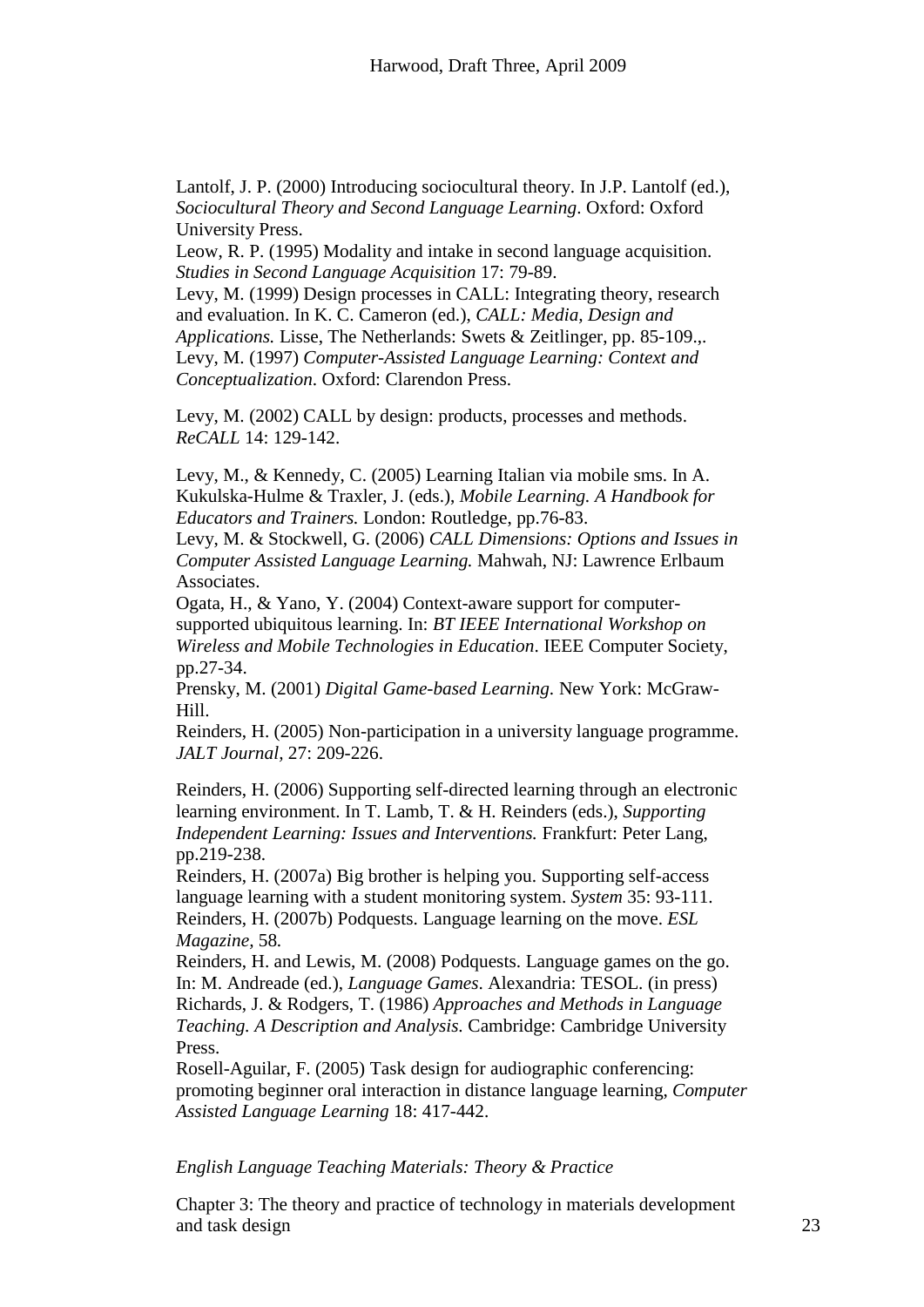Salaberry, M. (2001) The use of technology for second language learning and teaching: a retrospective. *The Modern Language Journal* 85: 39-56. Schwienhorst, K. (2003) Neither here nor there? Learner autonomy and intercultural factors in CALL environments. In D. Palfreyman & R. Smith (eds.), *Learner Autonomy Across Cultures. Language Education Perspectives.* Houndmills: Palgrave Macmillan, pp.164-181. Schwienhorst, K. (2007) *Learner Autonomy and Virtual Environments in CALL*. London: Routledge. Shetzer, H., & Warschauer, M. (2000) [An electronic literacy approach to](http://www.newtierra.com/nblt.html)  [network-based language teaching.](http://www.newtierra.com/nblt.html) In M. Warschauer & R. Kern (eds.), *Network-Based Language Teaching: Concepts and Practice*. New York: Cambridge University Press, pp.171-185. Swain, M. (1995) Three functions of output in second language learning. In G. Cook & B. Seidlhofer (eds.), *Principle and Practice in Applied Linguistics: Studies in Honor of William E. Rutherford*. Oxford: Oxford University Press, pp.125-144. Thornton, P., & Houser, C. (2005) Using mobile phones in english education in japan, *Journal of Computer Assisted Learning* 21, 217-228. Tomlinson, B. (ed.), (1998) *Materials development in language teaching.*  Cambridge: Cambridge University Press. Ulitsky, H. (2000). Language learner strategies with technology. *Educational Computing Research*, 22: 285-322. Ushioda, E. (1996) *Learner Autonomy 5: The Role of Motivation.* Dublin: Authentik. Wang, Y. (2006) Negotiation of meaning in desktop videoconferencingsupported distance language learning. *ReCALL* 18: 122-146. Wang, Y. (2007) Task design in videoconferencing-supported distance language learning, *CALICO Journal* 24: 657-673. Ware, P. & O'Dowd, R. (2008) Peer feedback on language form in telecollaboration. *Language Learning & Technology*, 12, 43-63. Warschauer, M. (2004) *Technology and Social Inclusion: Rethinking the Digital Divide.* Cambridge, Mass: MIT. Warschauer, M., & Ware, P. (2006) [Automated writing evaluation:](http://www.gse.uci.edu/person/markw/awe.pdf) Defining the classroom research agenda. *Language Teaching Research* 10, 1-24. White, C. (2003) *Language Learning in Distance Education*. Cambridge: Cambridge University Press. White, C. (2006) State of the Art article: The distance learning of foreign languages, *Language Teaching* 39: 247-264. Yutdhana, S. (2005) Design-based research in CALL, in: J. Egbert & G. Petrie (Eds) *CALL Research Perspectives.* Mahwah, New Jersey: Lawrence Erlbaum Associates.

Zhao, Y. (2005) Research in Technology and Second Language Education. Developments and Directions. Greenwhich, Connecticut: Information Age Publishing.

*English Language Teaching Materials: Theory & Practice*